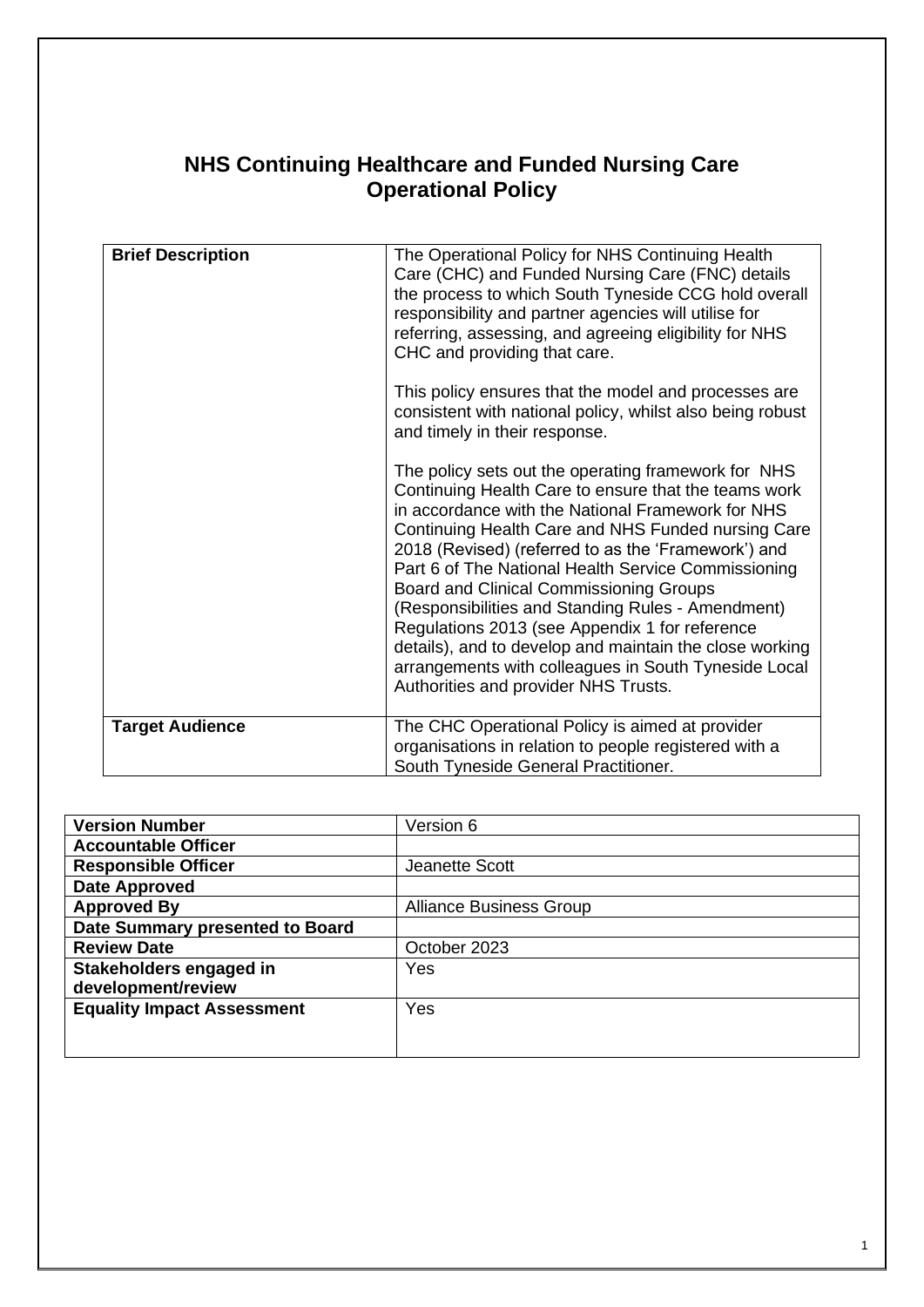## **CONTENTS**

|                | <b>TITLE</b>                                            | <b>PAGE</b> |
|----------------|---------------------------------------------------------|-------------|
| $\mathbf{1}$   | Introduction                                            | 3           |
| $\overline{2}$ | Principles and values                                   | 4           |
| 3              | Responsibilities                                        | 6           |
| 4              | <b>CHC Team Arrangements</b>                            | 8           |
| 5              | Referral Process for NHS Continuing Healthcare          | 9           |
| 6              | <b>CHC Process</b>                                      | 11          |
| $\overline{7}$ | Receipt of Checklist/Referral                           | 12          |
| 8              | <b>Timing of Checklist</b>                              | 12          |
| 9              | Assessment of Eligibility for NHS Continuing Healthcare | 13          |
| 10             | NHS Continuing Healthcare Validation Process            | 14          |
| 11             | Agreeing the Support Package                            | 14          |
| 12             | Deprivation of Liberty Safeguards                       | 15          |
| 13             | Monitoring and Review                                   | 16          |
| 14             | <b>Appeals Process</b>                                  | 17          |
| 15             | <b>Funded Nursing Care</b>                              | 17          |
| 16             | Requests for 'Fast Track' Funding                       | 19          |
| 17             | Case Management                                         | 19          |
| 18             | Jointly Funded Packages of Care                         | 20          |
| 19             | <b>Equipment and Safeguarding</b>                       | 20          |
| 20             | Personal Health Budget and Direct Payments              | 20          |
| 21             | Complaint                                               | 21          |
| 22             | <b>Disputes</b>                                         | 21          |
|                | <b>Appendices</b>                                       |             |
| 1              | References                                              | 23          |
| $\overline{2}$ | NHS Continuing Healthcare Panel Terms of Reference      | 24          |
| 3              | Procedure for completion of DST                         | 25          |
| 4              | Glossary of Terms                                       | 27          |
| 5              | <b>Equality Impact Assessment</b>                       | 28          |
| 6              | <b>CHC Team Peer Review Tool</b>                        | 31          |
| 7              | <b>Virtual MDT Process</b>                              | 32          |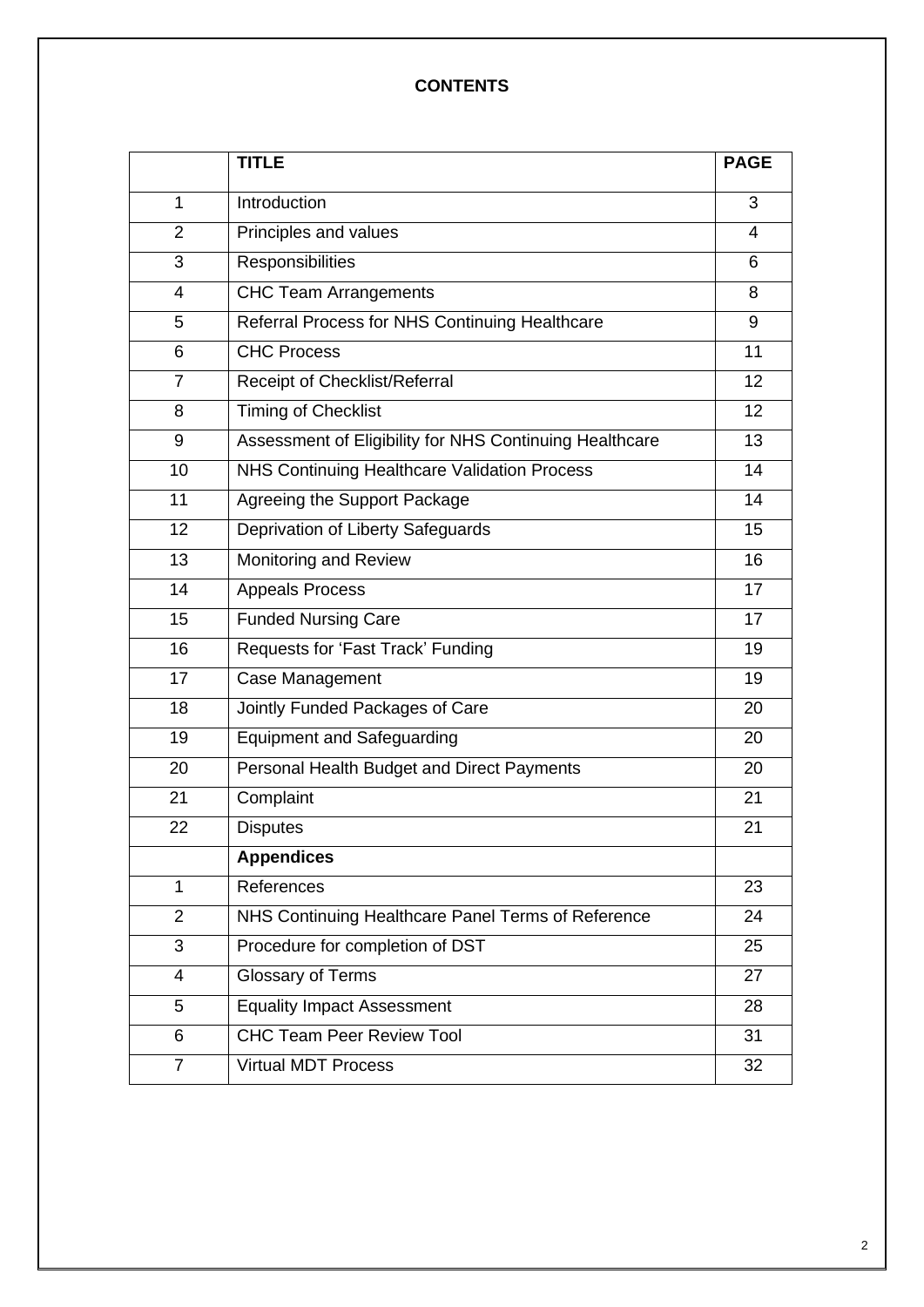#### **1. Introduction**

From the 1<sup>st</sup> April 2013 The South Tyneside Clinical Commissioning Group (CCG) has held statutory responsibility for delivering NHS Continuing Healthcare for the local GP registered population.

The National Framework for NHS Continuing Healthcare and Funded Nursing Care (revised 2018) sets out the principles and processes for the implementation of NHS Continuing Healthcare (CHC) & NHS-funded Nursing Care (FNC) and provides national tools to be used in screening, assessment, and applications for both CHC and Fast Track referrals. This policy describes the processes that will be followed in South Tyneside and should be read in conjunction with the following documents:

- National Framework for NHS Continuing Healthcare & NHS funded-Nursing Care incorporating practice guidance. (DH 2018 revised).
- Who pays? Establishing the Responsible Commissioner (DH 2020).
- The National Health Service Commissioning Board and Clinical Commissioning Groups (Responsibilities and Standing Rules - Amendment) Regulations 2020.
- Choice and Equality Policy (Draft).
- The hospital discharge service: policy and operating model (August 2020).

**'NHS continuing healthcare'** means a package of ongoing care that is arranged and funded solely by the National Health Service (NHS) where the person has been assessed and found to have a 'primary health need' as set out in the National Framework. Such care is provided to a person aged 18 or over, to meet needs and associated social care needs that have arisen as a result of disability, accident, or illness.

Some needs are clearly health needs and some needs are clearly social care needs; and some needs may be either or both. The difference between health needs and social care needs emerging from the legal principles outlined above are set out below.

Whilst there is not a legal definition of a health need (in the context of NHS Continuing Healthcare), in general terms it can be said that such a need is one related to the treatment, control, management or prevention of a disease, illness, injury or disability, and the care or aftercare of a person with these needs (whether or not the tasks involved have to be carried out by a health professional).

Similarly, there is not a legal definition of the term 'social care need' in the context of NHS Continuing Healthcare. However, the Care Act 2014 introduced National Eligibility Criteria for care and support to determine when a person or their carer has eligible needs which the local authority must address, subject to means where appropriate. These criteria set out that a person has eligible needs under the Care Act 2014 where these needs arise from (or relate to) a physical or mental impairment or illness which results in them being unable to achieve two or more of the following outcomes which is, or is likely to have, a significant impact on their wellbeing:

- managing and maintaining nutrition.
- maintaining personal hygiene.
- managing toilet needs.
- being appropriately clothed.
- being able to make use of the home safely.
- maintaining a habitable home environment.
- developing and maintaining family or other personal relationships.
- accessing and engaging in work, training, education, or volunteering.
- making use of necessary facilities or services in the local community including public transport and recreational facilities or services.
- carrying out any caring responsibilities the adult has for a child.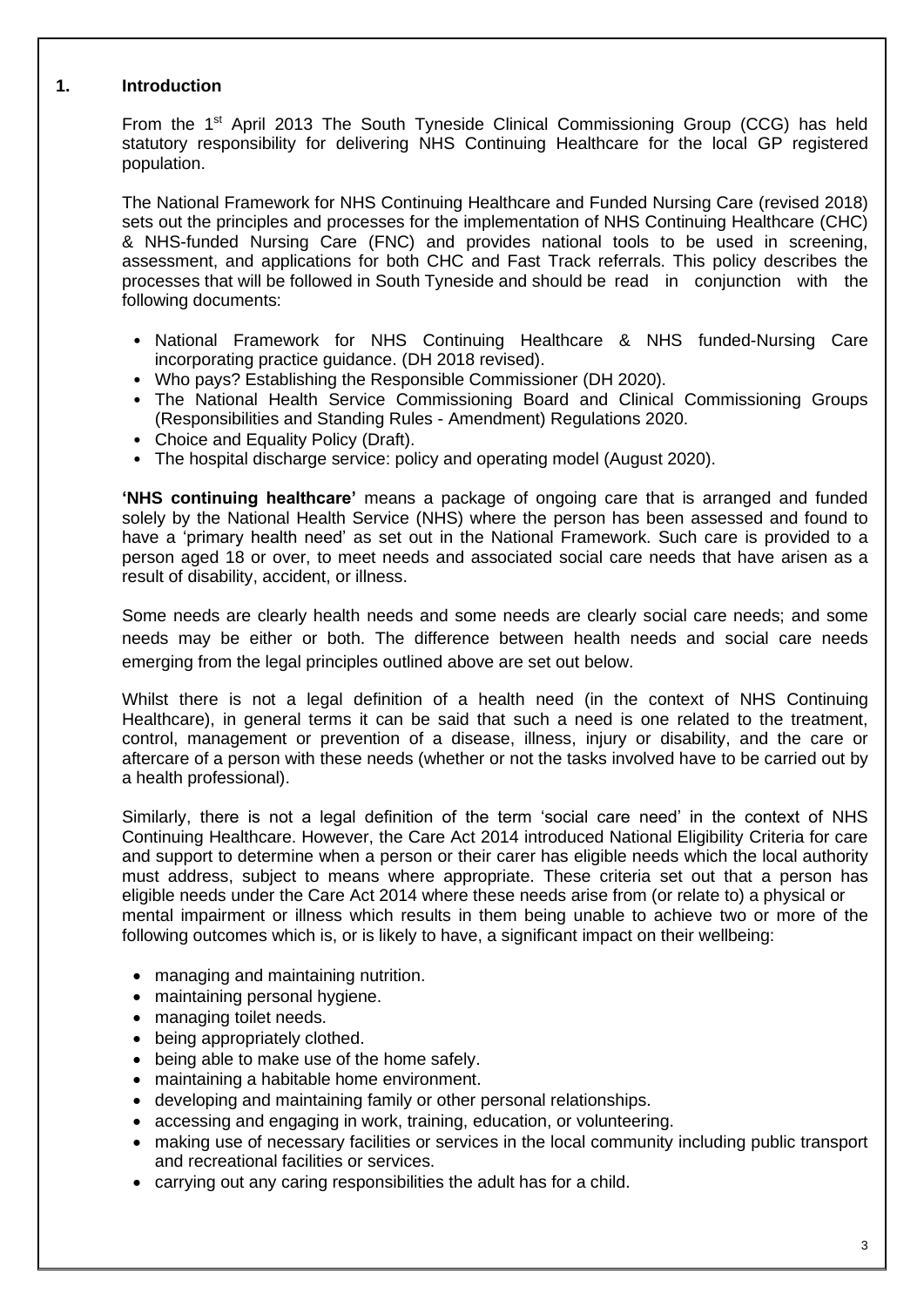In the context of NHS Continuing Healthcare, therefore, a 'social care need' can be taken to relate to the Care Act 2014 eligibility criteria outlined above.

The actual services provided as part of the package should be seen in the wider context of best practice and service development for each client group. Eligibility for NHS Continuing Healthcare is not determined by the setting in which the package of support can be offered or on the type of service delivery.

**'NHS-funded nursing care'** is the funding provided by the NHS to care homes with nursing to support the provision of nursing care by a registered nurse. Since 2007 NHS-funded Nursing Care has been based on a single band rate. In all cases people should be considered for eligibility for NHS Continuing Healthcare before a decision is reached about the need for NHS-funded Nursing Care.

This Operational Policy for NHS Continuing Health Care (CHC) and NHS-funded Nursing Care (FNC) details the process for referring, assessing, and agreeing eligibility for NHS CHC and for providing that care. This policy ensures that the model and processes are consistent with national requirements and are robust and timely in their response ensuring that teams work in accordance with the Framework requirements and develop and maintain close working arrangements with colleagues in South Tyneside Local Authority, and NHS Provider Trusts.

This policy applies to all NHS Continuing Healthcare applications for adults 18 years or older who are registered with a South Tyneside General Practice or who are resident within the area covered by NHS South Tyneside Continuing Healthcare Service and are **not** registered with a General practitioner elsewhere. This includes all care groups including:

- Physically Disabled.
- Older People.
- Learning Disabilities.
- Young People in transition.
- People with an organic mental health condition.
- Mental Health.

Refer to Section 14 of Who Pays? Determining which NHS Commissioner is responsible for making payment to a provider for details on Out-of-Area placements for adults. Link provided below:

<https://www.england.nhs.uk/wp-content/uploads/2020/08/Who-Pays-final-24082020-v2.pdf>

#### **2. Principles and Values**

Eligibility for NHS CHC is based on a person's assessed needs and is not disease specific, nor determined by either the setting where the care is provided, or who delivers the care. Access to consideration and assessment is non-discriminatory; it is not based on age, condition or type of health need diagnosed.

The aim of NHS CHC team is to ensure compliance with the CHC National framework in order to provide appropriate care. In order to achieve this, the implementation of the criteria and local application for NHS CHC, in conjunction with the Local Authority, provider Trusts and other agencies, should meet the following principles:

- Needs led.
- Equitable.
- Culturally sensitive.
- Person centred.
- Robust and transparent.
- Easily understood.
- Adheres to guidance and best practice.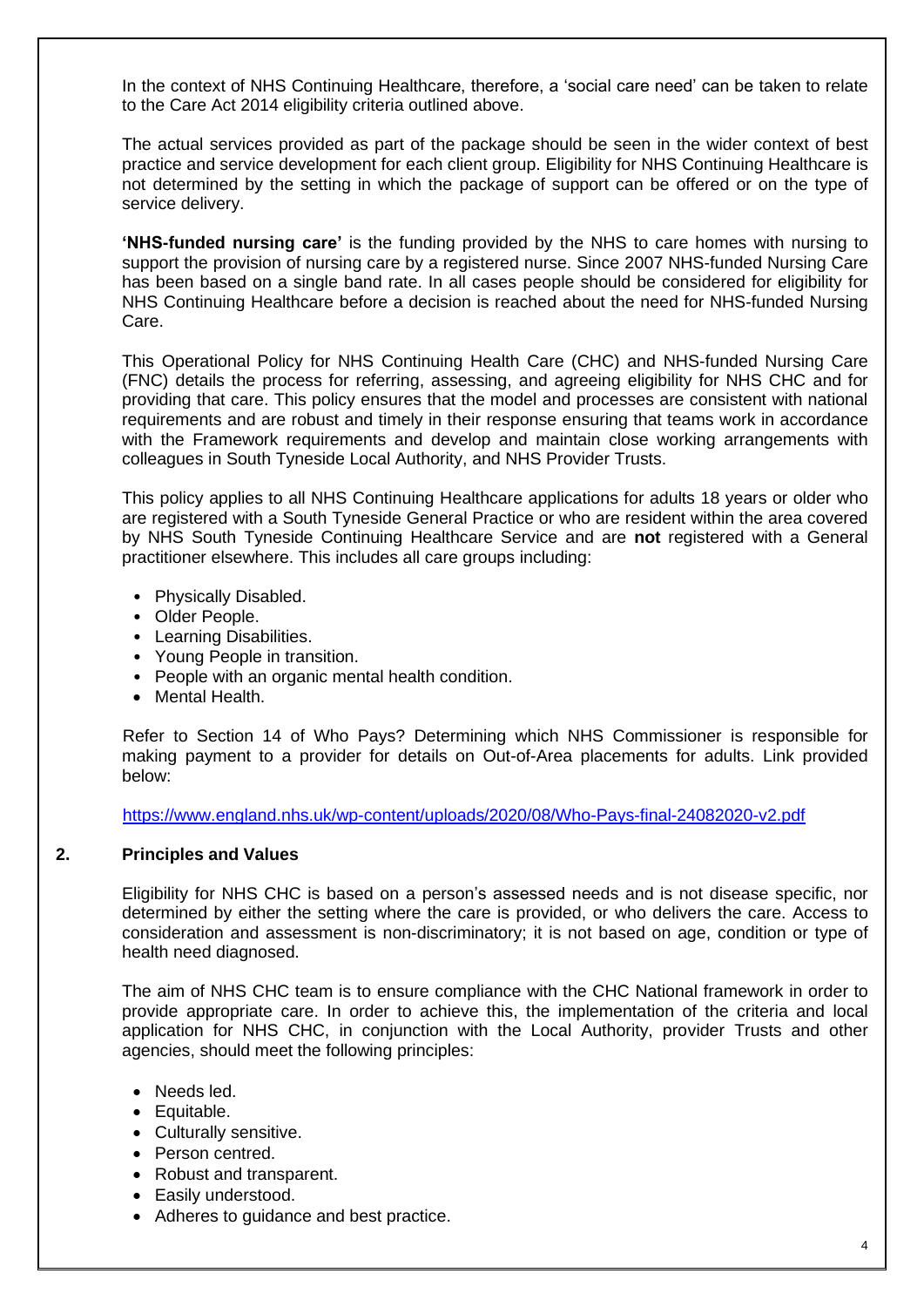The intention of the Department of Health in developing the National Framework was to improve consistency of approach, and ease of understanding of NHS Continuing Healthcare.

The principles underlying this policy support the provision of a consistent approach, and fair and equitable access to NHS-funded Continuing Healthcare. All agencies involved in delivering the CHC pathway will work to the following principles:

The person's informed consent will be obtained before starting the process to determine eligibility for NHS continuing healthcare.

Where a person lacks capacity agencies will act in accordance with the Mental Capacity Act 2005 (see Appendix 1 for reference details). A third party cannot give or refuse consent for an assessment of eligibility for NHS continuing healthcare on behalf of a person who lacks capacity unless they have a valid and applicable Lasting Power of Attorney or have been appointed as a Deputy by the Court of Protection.

Agencies involved with people will support the provision of advocacy throughout the process of application for NHS Continuing Healthcare where appropriate.

The Person's preferences and wishes will be considered whilst giving consideration to any risks posed as to how and where care will be delivered in line with appropriate use of CCG's resources and the South Tyneside CHC Equity and Choice Policy.

Protect people in vulnerable situations and work with partner agencies to address any safeguarding concerns.

All professionals will work in partnership with people and their families throughout the process.

All people and their families will be provided with information to enable them to participate in the process.

All those involved in CHC assessment will have a good working knowledge of the 2018 CHC framework requirements. Each organisation has responsibility for ensuring their staffs are competent in this field of practice. Individual practitioners will be accountable for their own actions both organisationally and professionally.

Ensure any identified deficits are rectified; this will be achieved by a commitment to clinical and managerial supervision, reflective practice, training, and adherence to risk management procedures.

Ensure that any decision regarding eligibility for NHS CHC or FNC is based on the person's assessed needs: this is the primary indicator - decisions on eligibility should not be financially led.

All decision-making will be informed by an appropriate multi-disciplinary team assessment

The process for decisions regarding eligibility for CHC will be transparent for people and their families and for partner agencies.

Once a person has been referred for a full assessment for CHC, all assessments will be undertaken by the relevant agencies to establish health and social care needs. Whilst most people will be referred using a continuing health care checklist, in the case of people discharged from hospital straight into a nursing home bed, where nursing is required, this will automatically trigger the MDT meeting and the completion of a DST. It is vital that as part of the discharge process that a nursing proforma is completed and consent is obtained prior to discharge to a nursing placement.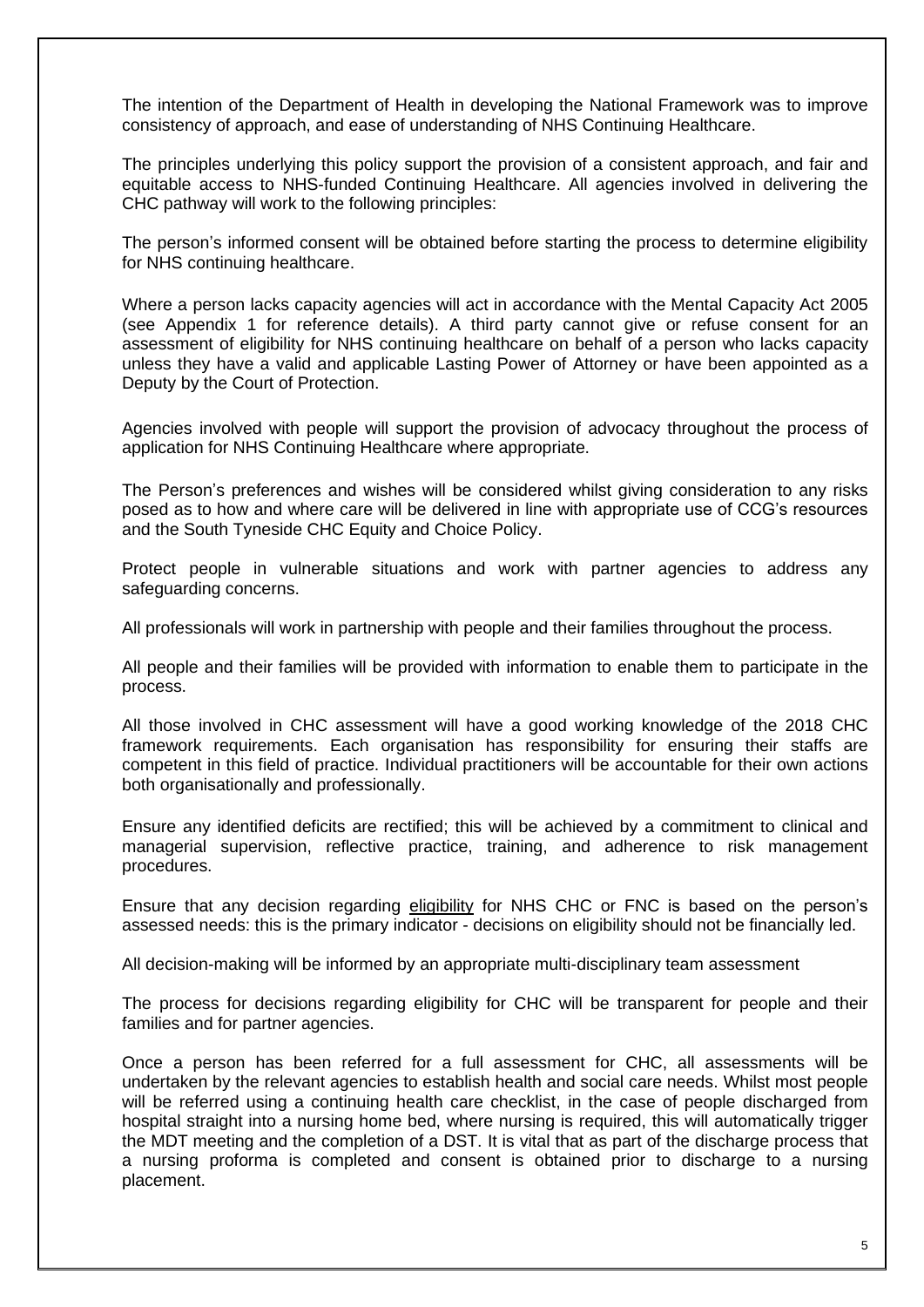Those who have completed the person assessments should then convene as part of a Multidisciplinary team (MDT), chairs by the CHC coordinator to complete the Decision Support Tool (DST) and establish if a Primary Health Need can be evidenced.

Assessments and decision's regarding eligibility for CHC will be undertaken within 28 working days of the completion of the CHC checklist to ensure that people receive the care they require in the appropriate environment, without unreasonable delays.



To provide thorough and effective mechanisms for responding to and managing appeals, complaints, and disputes as per the South Tyneside Local Resolution Policy and national guidance.

## **3. Responsibilities**

| <b>Party</b>                                                            | <b>Key Responsibilities</b>                                                                                                                                                                                                                                                                                                                                                                                                                                                                                                                                                                                                                                                                                                                                          |
|-------------------------------------------------------------------------|----------------------------------------------------------------------------------------------------------------------------------------------------------------------------------------------------------------------------------------------------------------------------------------------------------------------------------------------------------------------------------------------------------------------------------------------------------------------------------------------------------------------------------------------------------------------------------------------------------------------------------------------------------------------------------------------------------------------------------------------------------------------|
| Health care staff referring clients<br>for consideration of eligibility | Obtain appropriate documented consent in line<br>$\bullet$<br>with policy or a Mental Capacity Assessment<br>and best interest's decision as required.<br>Complete the required documentation including<br>$\bullet$<br>a professional assessment, CHC Checklist,<br>CHC Fast Track and an appropriate care plan<br>fully and in line with the CHC National<br>Framework.<br>Ensure full engagement and co-operation in<br>$\bullet$<br>completing the DST within 28 days of the CCG<br>receiving the Checklist. When required lead the                                                                                                                                                                                                                              |
|                                                                         | DST process as the MDT Coordinator (see CHC<br>Process section of Policy)                                                                                                                                                                                                                                                                                                                                                                                                                                                                                                                                                                                                                                                                                            |
| Social care staff referring clients<br>for consideration of eligibility | Obtain appropriate documented consent in line<br>$\bullet$<br>with policy or a Mental Capacity Assessment<br>and best interest's decision as required.<br>Complete the CHC Checklist in line with the<br>$\bullet$<br><b>CHC National Framework.</b><br>Ensure full engagement and co-operation in<br>$\bullet$<br>completing the DST within 28 days of the CCG<br>receiving the Checklist. (see CHC Process<br>section of Policy)                                                                                                                                                                                                                                                                                                                                   |
| <b>Continuing Healthcare Team</b>                                       | Receive, review all CHC Checklists and CHC<br>$\bullet$<br>Fast Track applications to ensure the standards<br>required are met and that they indicate eligibility<br>for receipt of service or further assessment for<br>eligibility<br>Maintain the CHC data base ensuring all<br>$\bullet$<br>referrals are recorded and that all<br>correspondence is kept for each person<br>Facilitate the appointment of a CHC co-ordinator<br>$\bullet$<br>to oversee the assessment process, working<br>together as one team<br>Review completed DST's to ensure they are<br>$\bullet$<br>completed fully in accordance with the National<br>Framework, supported by robust clinical<br>evidence presented in an appropriate manner<br>and that the MDT has clearly stated a |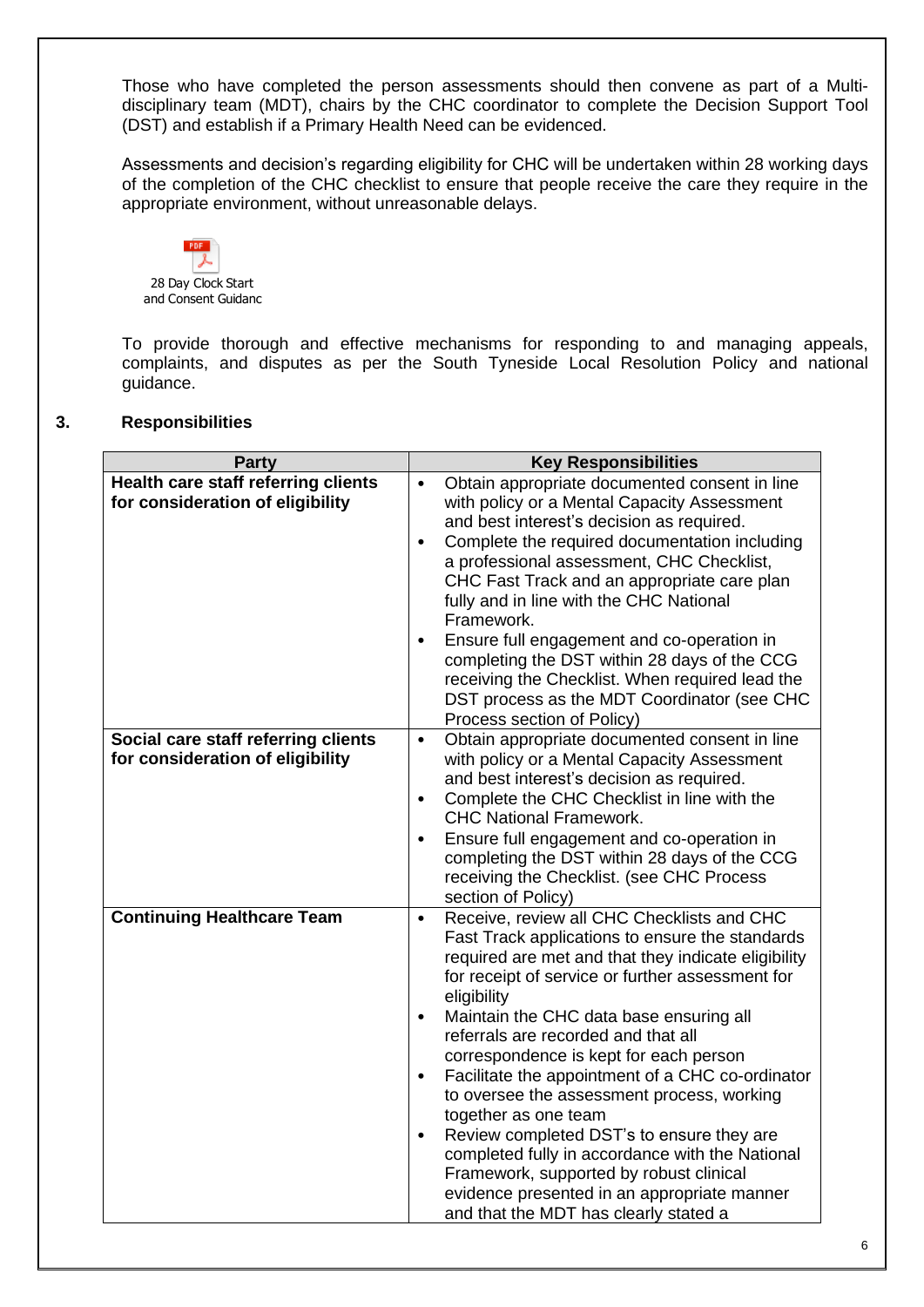|                                              | recommendation.<br>To ensure a social care practitioner has been<br>invited to be part of the MDT/DST process. If a<br>social care practitioner is not available to take<br>part this must be recorded in the DST or the<br>persons file and should only happen in<br>exceptional circumstances<br>Verification of Checklists and Fast Track<br>$\bullet$<br>Assessments ensuring appropriate consent has<br>been obtained and the documents are<br>adequately completed.<br>Ensure that the recommendation is presented to<br>$\bullet$<br>the CHC lead for the decision to be made. The<br>documentation should clearly evidence the MDT<br>recommendation and the views of all parties<br>including the person and their representative.<br>Write to referrer and person or their<br>$\bullet$<br>representative with the outcome and how to<br>appeal if they are dissatisfied with the decision.<br>Once a person has been found eligible for CHC<br>$\bullet$<br>or CHC fast track to arrange the package of<br>support based upon the assessed needs of the<br>person.<br>The identified keyworker is responsible for<br>$\bullet$<br>sourcing a placement of support package in line<br>with the CCG's Equity and Choice Policy. The<br>agreement to fund the proposed support<br>package remains the responsibility of the CCG,<br>or delegated representatives. Keyworkers can<br>not unilaterally agreed funding for people who<br>are eligible to CHC funded care.<br>If the person is found to be not eligible for NHS<br>$\bullet$<br>CHC but is entitled to NHS FNC arrange for the<br>payments to be processed and made to the care<br>home in a timely manner.<br>Record all eligibility decisions in the person's<br>case records on Liquid Logic and ensure all<br>communication of these decisions are<br>undertaken in a timely and professional manner.<br>Ensure case management arrangements are in<br>$\bullet$<br>place with relevant CHC /LA or representation<br>and in line with CHC framework have nominated<br>identified keyworker.<br>Ensure reviews are undertaken in line with<br>$\bullet$<br>national policy and at other times as required on<br>a priority basis.<br>Undertake regular audit to ensure service is<br>$\bullet$ |
|----------------------------------------------|-----------------------------------------------------------------------------------------------------------------------------------------------------------------------------------------------------------------------------------------------------------------------------------------------------------------------------------------------------------------------------------------------------------------------------------------------------------------------------------------------------------------------------------------------------------------------------------------------------------------------------------------------------------------------------------------------------------------------------------------------------------------------------------------------------------------------------------------------------------------------------------------------------------------------------------------------------------------------------------------------------------------------------------------------------------------------------------------------------------------------------------------------------------------------------------------------------------------------------------------------------------------------------------------------------------------------------------------------------------------------------------------------------------------------------------------------------------------------------------------------------------------------------------------------------------------------------------------------------------------------------------------------------------------------------------------------------------------------------------------------------------------------------------------------------------------------------------------------------------------------------------------------------------------------------------------------------------------------------------------------------------------------------------------------------------------------------------------------------------------------------------------------------------------------------------------------------------------------------------------------------------------------|
|                                              | meeting agreed KPIs including the person, staff,<br>and customer feedback.                                                                                                                                                                                                                                                                                                                                                                                                                                                                                                                                                                                                                                                                                                                                                                                                                                                                                                                                                                                                                                                                                                                                                                                                                                                                                                                                                                                                                                                                                                                                                                                                                                                                                                                                                                                                                                                                                                                                                                                                                                                                                                                                                                                            |
|                                              | Ensure CCG is alerted to issues with Care<br>$\bullet$<br>providers which may compromise quality of<br>care.                                                                                                                                                                                                                                                                                                                                                                                                                                                                                                                                                                                                                                                                                                                                                                                                                                                                                                                                                                                                                                                                                                                                                                                                                                                                                                                                                                                                                                                                                                                                                                                                                                                                                                                                                                                                                                                                                                                                                                                                                                                                                                                                                          |
| <b>Continuing Healthcare Appeal</b><br>panel | Consider applications for continuing healthcare<br>$\bullet$<br>eligibility, where there is a dispute or appeal in<br>a timely and robust manner in line with the CHC<br>framework.<br>Consider a random audit of cases to monitor for<br>$\bullet$                                                                                                                                                                                                                                                                                                                                                                                                                                                                                                                                                                                                                                                                                                                                                                                                                                                                                                                                                                                                                                                                                                                                                                                                                                                                                                                                                                                                                                                                                                                                                                                                                                                                                                                                                                                                                                                                                                                                                                                                                   |
|                                              | consistency of decision making and quality                                                                                                                                                                                                                                                                                                                                                                                                                                                                                                                                                                                                                                                                                                                                                                                                                                                                                                                                                                                                                                                                                                                                                                                                                                                                                                                                                                                                                                                                                                                                                                                                                                                                                                                                                                                                                                                                                                                                                                                                                                                                                                                                                                                                                            |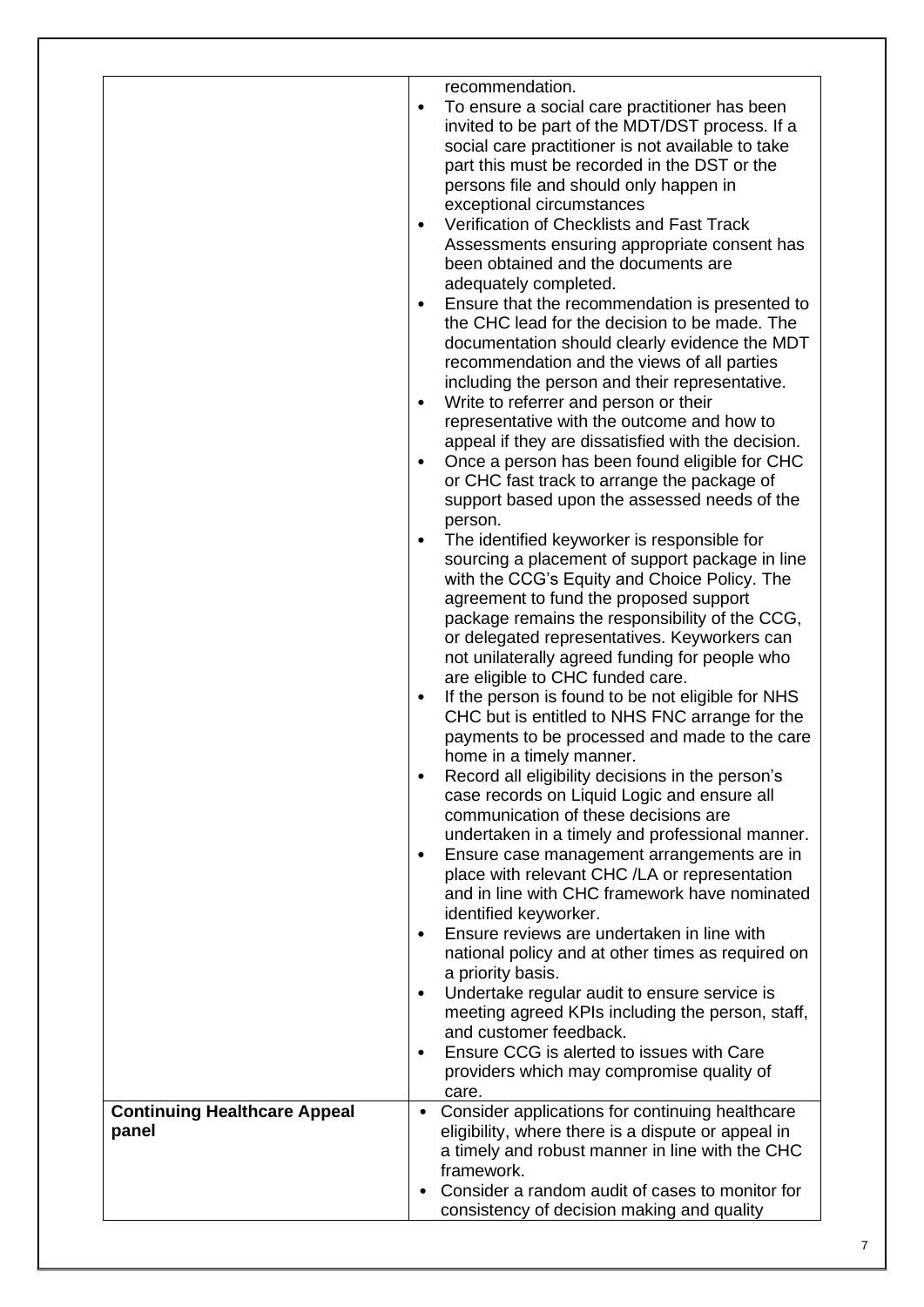|                                                      | assurance.<br>Panel will consider CHC applications that have<br>been twice deferred back to the MDT for review<br>under the exceptional decision guidance in line<br>with the CHC framework.<br>Support the Local Resolution Process and<br>Retrospective CHC review process through the<br>CHC Panel.                                                                                                                                                                                                            |  |  |
|------------------------------------------------------|-------------------------------------------------------------------------------------------------------------------------------------------------------------------------------------------------------------------------------------------------------------------------------------------------------------------------------------------------------------------------------------------------------------------------------------------------------------------------------------------------------------------|--|--|
| <b>Commissioning Team</b><br><b>Responsibilities</b> | <b>Technical Commissioning:</b>                                                                                                                                                                                                                                                                                                                                                                                                                                                                                   |  |  |
|                                                      | Maintain a database of providers which will<br>function as one.<br>Seek assurances that the providers on the list<br>have CQC accreditation.<br>Negotiate prices and terms and conditions for<br>services offered by providers with consideration<br>of the Framework.<br>Develop contracts with providers that ensure<br>high quality care delivery and value for money.<br>Monitor all contracts aligned to Complex Care.<br>Finance/resources: Forecast likely spend for<br>each year based on historic trends |  |  |
| <b>Finance Director</b>                              | Periodically review delegated limits for<br>$\bullet$<br>managers working in this area                                                                                                                                                                                                                                                                                                                                                                                                                            |  |  |
|                                                      | Review and approve requests for waivers from<br>$\bullet$<br><b>Standing Financial Instructions</b><br>Periodically authorise counter-fraud audits                                                                                                                                                                                                                                                                                                                                                                |  |  |

## **4. CHC Team Arrangements**

The South Tyneside CCG, (delivered through the CHC team) have the lead statutory responsibility for ensuring the application of the requirements of the National Framework and the NHS CHC process for all people over the age of 18 in the South Tyneside locality. The team also works with children's services to manage the transition process. The main functions of the CHC Team are to:

- Ensure the completion of a comprehensive assessment of need for people who may fulfil the eligibility criteria for CHC.
- Monitor the quality of assessments (including checklists) received and liaise with the referrer, if there is insufficient evidence present to be able to support recommendation
- Co-ordination of the assessment process, liaising with the Multidisciplinary Team (MDT), person and family. This may also be supported by a provider service as per agreed contracts.
- Undertaking checklists and nursing assessments as required.
- Where a person may have a nursing need assessment (Record of Registered Nursing Care Needs Document), which specifies the day-to-day care and support needs of the person, should be used to assess whether a person is eligible for NHS-funded Nursing Care. More information is provided in the NHS-funded Nursing Care best practice guidance.
- Ensure that the MDT assessment is conducted using the National Framework Decision Support Tool (DST) and application of the Primary Health Needs Test in determining the MDT recommendation. This should be supported by both evidence and a robust rationale for the eligibility decision prior to validation by the CCG.
- Working closely with MDT colleagues the CHC Team is responsible for identify potential packages of care where they are the identified key worker.
- All proposed packages of care for people who are eligible for fully funded healthcare must be based on need and will be subject to regular review. People and families will be made aware that eligibility for NHS CHC is not indefinite as needs may change.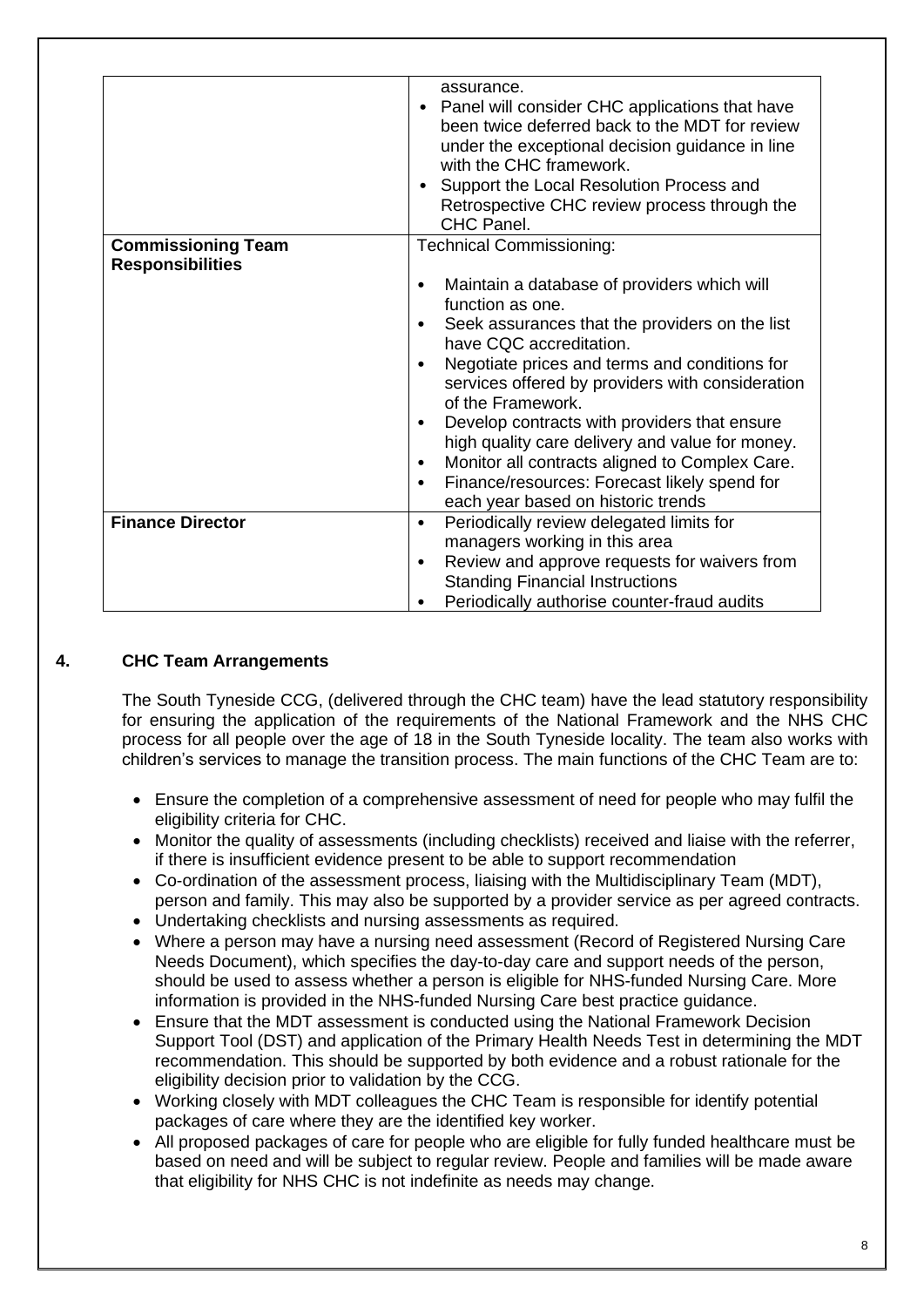- For people accommodated in a Nursing home, where the decision is that the person is not eligible for NHS CHC, the need for care from a registered nurse and eligibility for FNC is considered.
- Support a local resolution process in line with the NHS CHC Framework and the South Tyneside CCG CHC Local Resolution Policy.
- Ensure that all retrospective reviews of eligibility for NHS CHC are compliant with requirements from NHS England and the Parliamentary and Health Service Ombudsman.
- Support the development and delivery of joint training programmes with the Local Authority and other providers regarding all process and policies (local and national) regarding eligibility for NHS Continuing Healthcare and NHS Funded Nursing Care and the delivery of Personal Health Budgets.

The main contact is: NHS Funded Care Team Palmer Community Hospital 1 st Floor Wear Street Jarrow NE32 3UX

Tel: (0191) 402 8184

Email: [CHC.Commissioning@southtyneside.gov.uk](mailto:CHC.Commissioning@southtyneside.gov.uk)

## **5. Referral Process for NHS Continuing Healthcare**

The Standing Rules Regulations<sup>1</sup> require NHS Commissioners to take reasonable steps to ensure that people are assessed for NHS CHC in all cases where it appears to them that there may be a need for such care, and the Checklist is the only screening tool that can be used. Therefore, health and social care staff should consider screening using the Checklist for consideration of NHS CHC (subject to consent) in all the following situations:

- Whenever it appears that a person may potentially be eligible for NHS CHC
- Prior to any NHS-Funded Nursing Care (FNC) recommendation, and at each subsequent FNC review

The National Framework clearly states that "screening and assessment of eligibility for NHS Continuing Healthcare should be at the right time and location for the person and when the person's on-going needs are known. The full assessment of eligibility should normally take place when the person is in a community setting. The core underlying principle is that people should be supported to access and follow the process that is most suitable for their current and on-going needs". (Paragraph 108).

#### Exceptions: Section 117

- Under section 117 of the Mental Health Act 1983 ('section 117'), CCGs and LAs have a duty to provide after-care services to people who have been detained under certain provisions of the Mental Health Act 1983, until such time as they are satisfied that the person is no longer in need of such services. Section 117 is a freestanding duty to provide after-care services for needs arising from a person's mental health condition.
- The new guidance introduces a significant change to the position on payment responsibility for inpatient detention under the Mental Health Act (which previously fell to the CCG for the area where the detaining hospital was located) and on payment responsibility for s.117 aftercare

<sup>&</sup>lt;sup>1</sup> Part 6 of the National Health Service Commissioning Board and Clinical Commissioning Groups (Responsibilities and Standing Rules - Amendment) Regulations 2020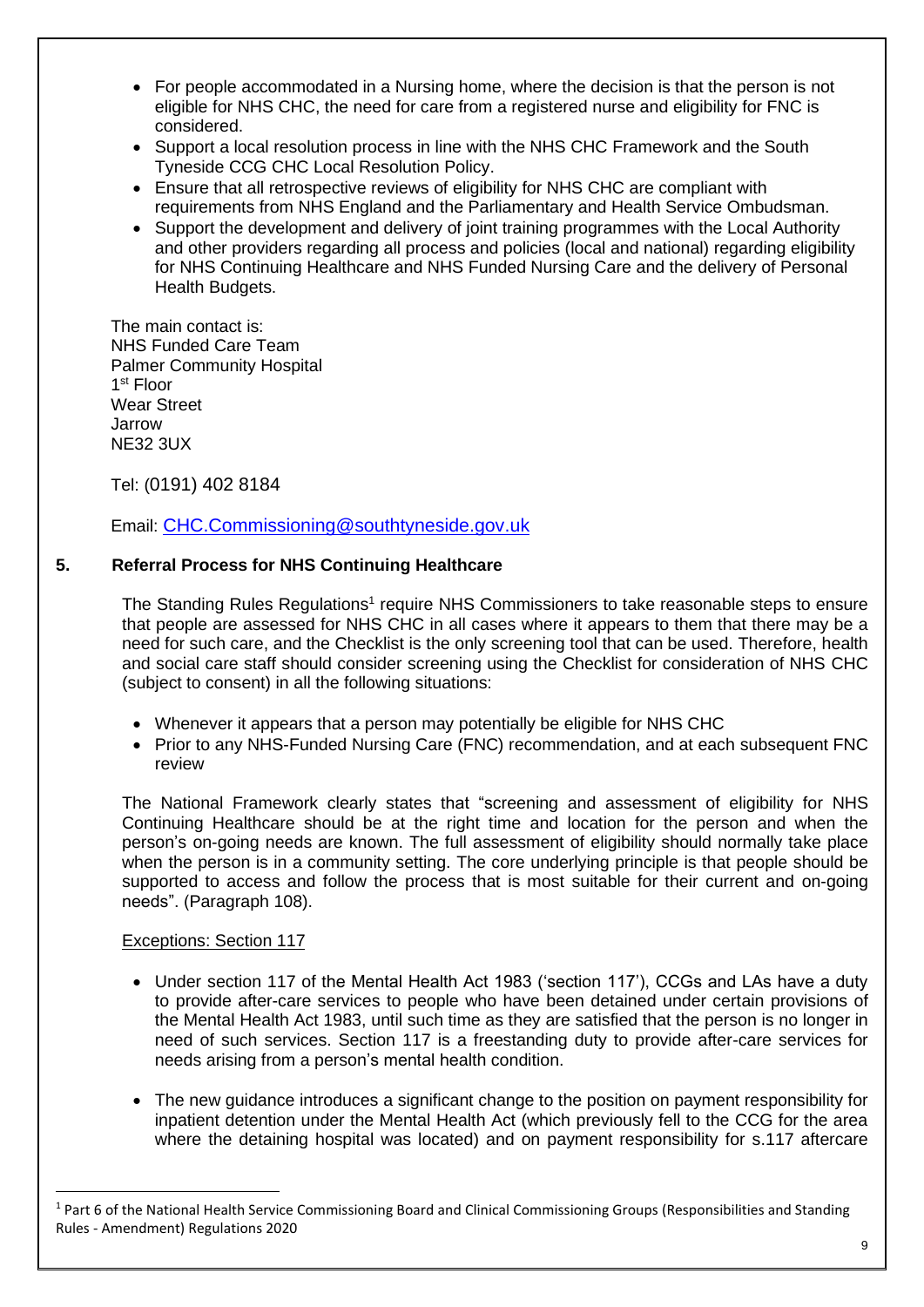(which, since 2016, has fallen to the CCG where the person was 'ordinarily resident' immediately prior to their detention).

- Under the new rules, for detentions taking place from 1 September 2020, NHS England is using its power to split off payment responsibility from commissioning responsibility to stipulate that - although commissioning responsibility will remain as per the legislation - the CCG responsible for paying for both the period of detention in hospital and the s.117 aftercare will be determined by the general rule - i.e. the person's GP registration (or, usual residence) immediately prior to their detention in hospital. This CCG is regarded as the 'originating CCG' and retains responsibility for s.117 after-care, and any subsequent repeat detentions or voluntary admissions, until such time as the person is discharged from s.117 aftercare.
- This responsibility for paying remains with the originating CCG regardless of where the person may move to or which GP practice they are registered with. Whilst this new rule applies to detentions from 1 September 2020, it will be important for CCGs to be aware of some key mandatory transitional arrangements set out in the guidance, which determine responsibility for paying for detention and aftercare, depending on the person's status as at 1 September 2020.
- However, a person in receipt of after-care services under section 117 may also have ongoing care/support needs that are not related to their mental health condition and that may, therefore, not fall within the scope of section 117. A person may be receiving services under section 117 and then develop separate physical health needs (e.g. through a stroke, long term conditions or cancer) which may then trigger the need to consider NHS continuing healthcare only in relation to these separate needs. In these cases, the needs covered within the section 117 after-care plans must be established prior to requiring Assessment for NHS Continuing Healthcare.
- Where a person in receipt of section 117 services develops physical care needs resulting in a rapidly deteriorating condition which may be entering a terminal phase, consideration should be given to the use of the Fast Track Pathway Tool.
- NHS continuing healthcare should not be used to meet section 117 needs.

#### Children and Young People below 18 years

The National Framework for NHS CHC applies only to adults aged 18 or over. There is a separate 'National Framework for Children and Young People's Continuing Care' which applies to children or young people below the age of 18. The framework is quite different for children and young people, but it is very important that consideration of potential eligibility for NHS CHC (when the person reaches 18) is considered early as part of the planning process for transition<sup>2</sup>. The updated National Framework (paras 331 to 349) advises that joint assessments are commenced for children at age 16 years and a decision made by 17 years to ensure that care planning and services are in place and clarified prior to the young person moving into adults services.

## **6. CHC Process**

Informed consent should be obtained and recorded on the appropriate NHS Continuing Healthcare Consent form prior to the completion of the NHS Continuing Healthcare care screening Checklist. This consent will need to encompass permission to undertake the NHS Continuing Healthcare assessment process and also to the 'sharing and processing of data' (i.e. sharing relevant personal information between professionals in order to undertake the eligibility assessment for NHS Continuing Healthcare and, where appropriate, for audit and monitoring of decisions).

<sup>&</sup>lt;sup>2</sup> NHS England, Operating Model for NHS Continuing Healthcare, Guidance, March 2015, Pg.10, Care Pathways... <https://www.england.nhs.uk/wp-content/uploads/2015/03/ops-model-cont-hlthcr.pdf>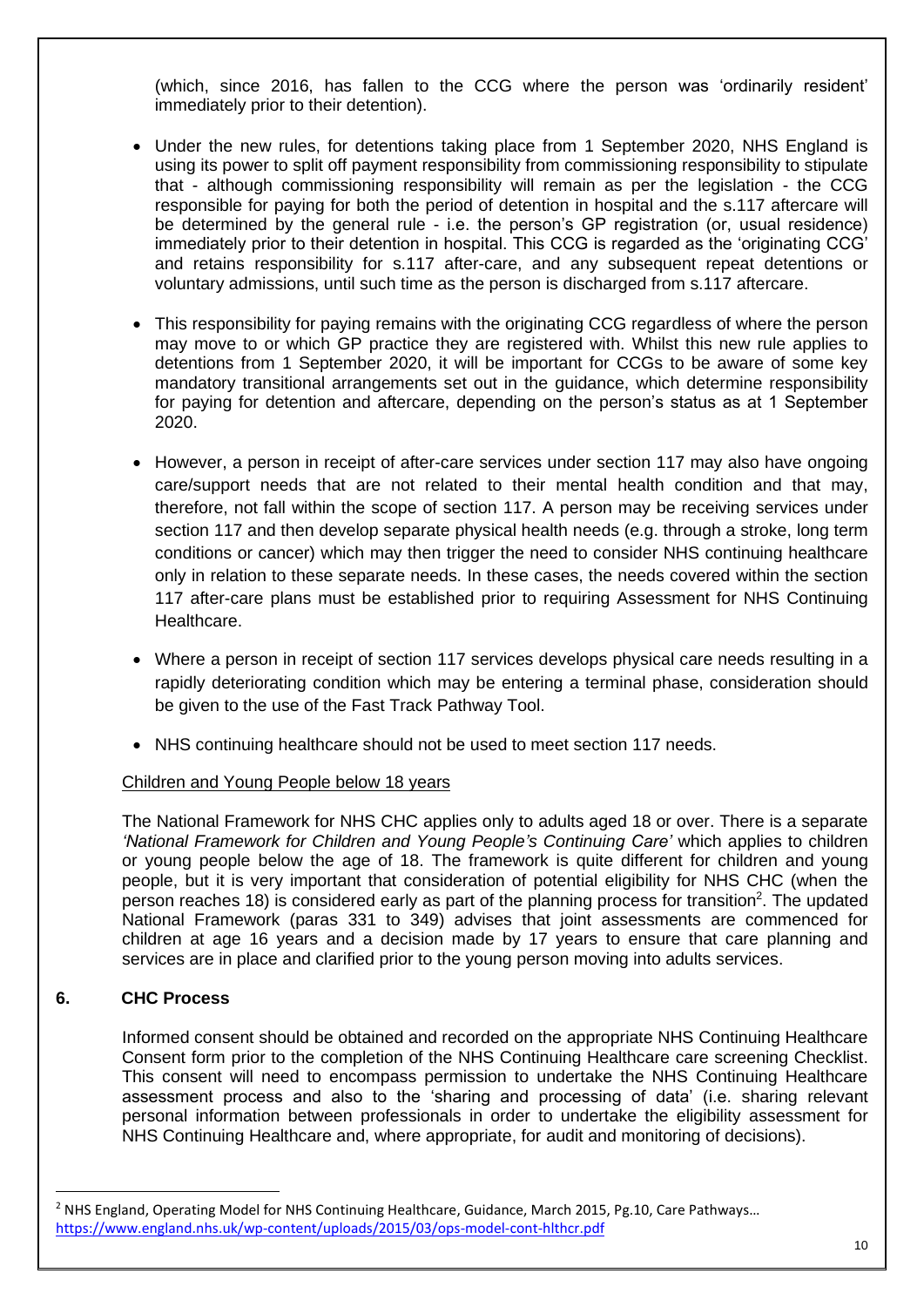



Before applying the Checklist, it is necessary to ensure that the person and their representative, where appropriate, understand that the Checklist does not indicate the likelihood that the person will be found to be eligible for NHS Continuing Healthcare – only that they are entitled to consideration for eligibility. At this stage, the threshold is set deliberately low.

A checklist can be completed by a range of practitioners, including NHS employed nurses, qualified healthcare professional, or social care practitioner. There is an expectation that anyone completing the checklist will have as a minimum attending online training, and any demonstrate a clear understanding of the process. Checklists are not able to be completed by staff within care homes or care providers or where they deliver funded care through LA or CHC contracts. By completing a checklist, the referring is confirming that they are familiar with, and have regard to, the National Framework for NHS Continuing Healthcare and NHS-funded Nursing Care (DH 2018) and the Decision Support Tool.

If completion of the screening checklist indicates that the person may be eligible for further assessment, the Decision Support Tool (DST) will be completed following the completion of the multi-disciplinary assessment process. The DST provides the overall picture of need and interaction between needs which, together with the evidence from relevant assessments, supports the process of determining eligibility and ensures consistent and comprehensive consideration of a person's health and social care needs. In the majority of cases, it is preferable for eligibility for NHS Continuing Healthcare to be considered after discharge from hospital when the person's ongoing needs should be clearer.

The DST is completed by the multi-disciplinary team and provides practitioners with a framework to bring together and record the various needs in care domains or generic areas of need. The practitioners use the DST to apply the primary health need tests, ensuring that full ranges of factors, which may have a bearing on the person's eligibility, are considered.

The Decision Support Tool cannot directly determine eligibility, but it provides the basis from which recommendations are made exercising professional judgment and in consideration of the primary health need test. Once the multi-disciplinary team has reached agreement, they make a recommendation regarding eligibility. This is then submitted to South Tyneside CCG for validation.

South Tyneside CCG CHC Lead / reviews all applications for CHC received to ensure consistency and quality of decision making whilst also providing governance to the decision making for eligibility for NHS Continuing Healthcare. This ensures equity of access to NHS Continuing Healthcare and consistent decision making for all applications.

A person only becomes eligible for NHS Continuing Healthcare once a decision regarding eligibility has been validated and agreed by the CCG, informed by a completed Decision Support Tool or Fast Track Pathway Tool. Prior to that decision being made, any existing arrangements for the provision and funding of care should continue.

Where people are found to be eligible for NHS Continuing Healthcare, funding will be agreed from the 29th day following the Screening Checklist except within exceptional circumstances attributed to an unreasonable delay from external parties.

The requirement for assessments to be completed within the 28-day time frame requires joint working across the whole system of health and social care. The time frame identified is a key performance indicator for NHS continuing healthcare and therefore is not optional. Delays and the reasons for delays in meeting this target will be required to be presented during CCG validation when the eligibility consideration takes place and will be closely monitored and recorded.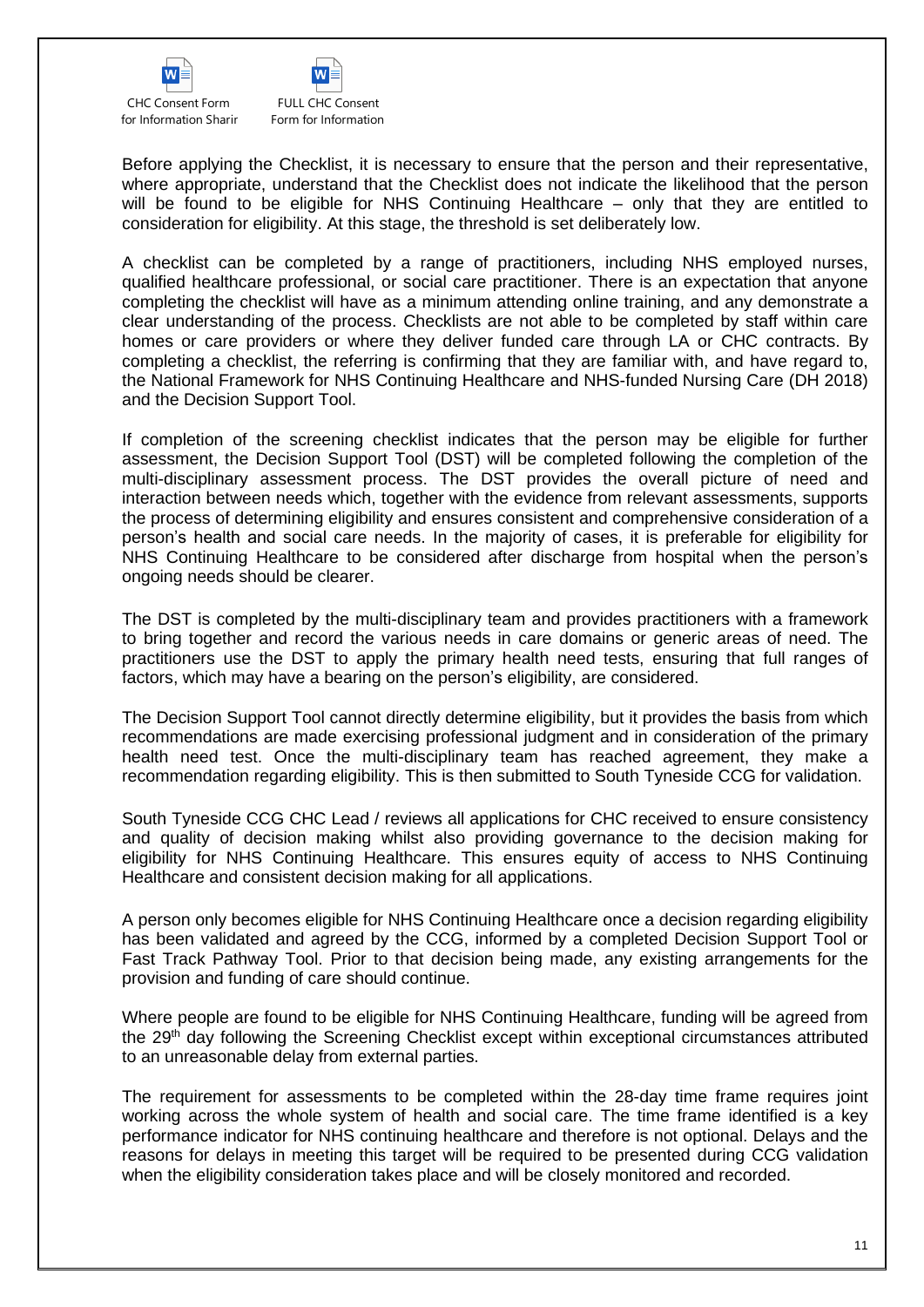## **7. Receipt of Checklist/Referral**

A referral must be made in the form of a Checklist and sent to the Continuing Healthcare Team. See Section 3 for relevant contact details.

The referral will be checked to ensure that all relevant details are available and correct (e.g. for Responsible Commissioner). This will be completed within one working day. Where they are not the 'Responsible Commissioner' [reference *Who Pays<sup>3</sup>*] the referral will be redirected to where commissioning responsibility lies. (GP Registration)

A completed Checklist is the accepted form for use to consider whether someone should have a full NHS CHC assessment.

Referrals in the form of a completed Checklist will be checked to ensure that they are robust, with appropriate consent and make appropriate reference to supporting evidence. Where there are concerns about the quality of the referral or where there is significant missing or conflicting information the referrer will be contacted as soon as possible to respond to the queries. The CHC team will support all reasonable requests for a full assessment

The Checklist should be completed by NHS or Local Authority and staff that have been trained in its use. However, if a professional who has not received training completes a Checklist appropriately which indicates that the person requires full consideration for NHS CHC, the CHC team will act on this and arrange for CHC process to be followed. However, the person will then be provided with details in respect to the next training date.

## **8. Timing of the Checklist**

Screening for CHC should be completed by the use of the national CHC checklist tool. This should be completed at the right time and location for the people care needs and when the person's ongoing needs are known.

 Where a person has crossed the Checklist threshold and therefore requires full consideration for NHS CHC, a member of the CHC team is responsible for co-ordinate the assessment process and the completion of the Decision Support Tool, including the eligibility recommendation. The role of the co-ordinator is explained in the Practice Guidance section of the updated Framework para PG 20.

In the majority of cases it is preferable for CHC eligibility to be considered after discharge from hospital when a person's on-going care needs should be clearer. Guidance in relation to CHC assessments in acute settings is clearly described within the updated framework paragraph 109 to 115. If a DST is completed in an acute hospital setting, clear justification for the location of this assessment must be provided.

Responsibility in respect to funding is aligned to the Responsible Commissioner Guidance.

## **9. Assessment of eligibility for NHS Continuing Healthcare using the Decision Support Tool.**

Once a person has been referred for a full assessment of eligibility for NHS Continuing Healthcare then the multidisciplinary team must assess and make a recommendation on whether the person has a primary health need using the Decision Support Tool. Refer to Appendix 7. CCGs may use a number of approaches (e.g. face-to-face, video/tele conferencing etc.) to arranging these MDT assessments in order to ensure active participation of all members as far as is possible.

The following flowchart provides an overview of the process:

<sup>&</sup>lt;sup>3</sup> Who Pays? Determining responsibility for payments to providers: Rules and guidance for Clinical Commissioning Groups, available a[t http://commissioningboard.nhs.uk/files/2012/12/who-](http://commissioningboard.nhs.uk/files/2012/12/who)pays.pdf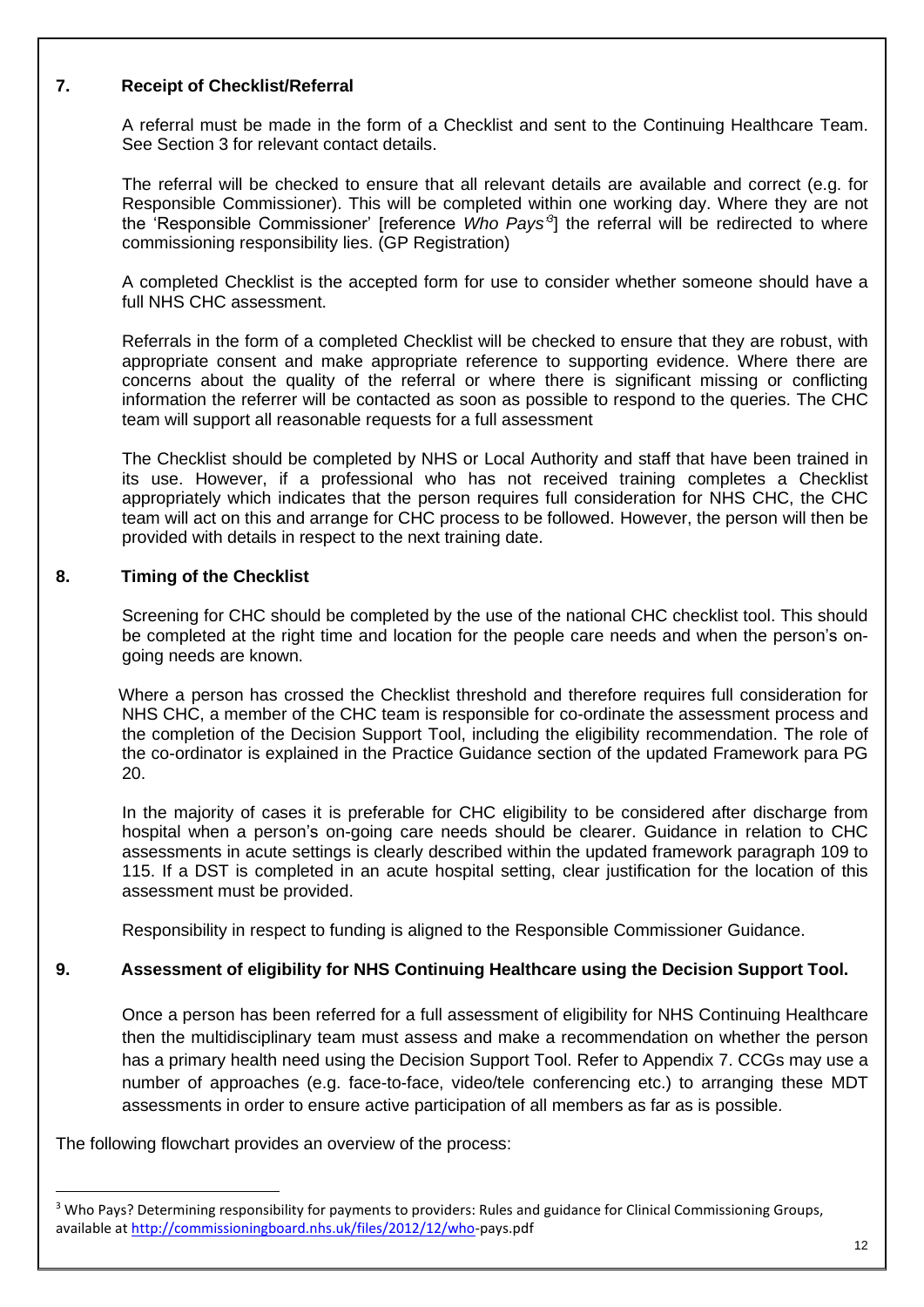

#### **10. Continuing Health Care Validation Process**

The purpose of the South Tyneside CHC Validation Process is to enable the CCG to discharge its responsibilities in relation to the determination NHS CHC eligibility and to provide a forum for quality assurance and peer review of decision making.

Completed applications for CHC is validated through the validation process by the CHC lead or at the South Tyneside CHC panel when there is a dispute or where recommendations have been sent twice for additional information.( All disputes will be heard by a minimum of a representative from both the CCG and the LA.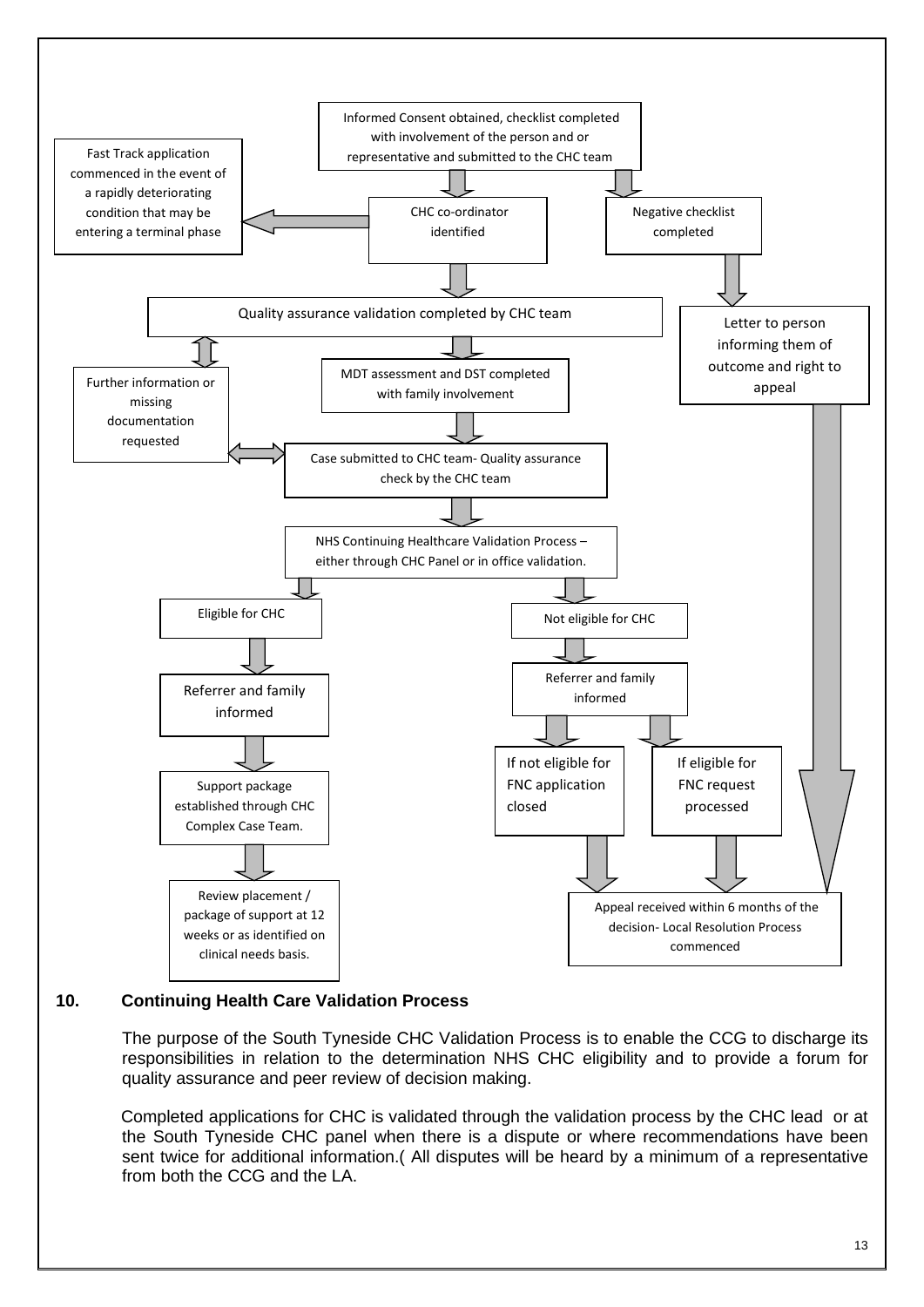The CHC panel will review and validate a random audit of cases. Appeal cases at the completion of the local resolution process, retrospective review cases and any cases requiring review under the exceptional circumstances rule as states in the updated framework practice guidance 39.

The terms of reference for this Panel are attached as Appendix 2. The CHC Panel is chaired by a professional with knowledge of the National Framework, the chair remains independent to the decision-making process and has had no prior involvement in the assessment of the submitted case.

Cases heard at the CHC panel will result be followed up in writing to the person and/ or representative. Copies of the minutes will be made available to Panel members. Key Co-ordinator will be informed by telephone, or email of the decision made within 24 hours of the validation, followed by written confirmation within 5 working days.

#### **11. Agreeing the Support Package**

The CCG will commission the provision of NHS-funded Continuing Healthcare in a manner which reflects the choice and preferences of people as far as possible. The decision around authorisation of packages of support will balance the need for the CCG to commission care that is safe, effective, and able to meet a person's needs whilst also making best use of financial resources.

The person or their representative may request that their relative is placed in a Care Home outside of the South Tyneside area, and this will be taken into account and will balance the need for the CCG to commission care that is safe, effective, person centred and able to meet the person's need whilst making best use of financial resources. The procurement of a support package outside of the South Tyneside CCG will be progressed in line with Responsible Commissioner Guidance. The CCG will also ensure a decision is made in the person's best interest with a Mental Capacity Assessment if required.

In the light of the need to balance person preference alongside safety and value for money, the CCG and LA have a shared procurement process, consequently people will have a choice of providers that have a contract with South Tyneside CCG and LA and have agreed the quality standards and pricing structure in accordance with the provider framework and the South Tyneside CCG Equity and Choice policy.

Agreeing the placement or package of support will include:

- The commissioning of placements or support packages.
- Agreeing the person's plan with the appropriate clinician and ensuring that care plans and risk assessments are received.
- Agreeing the support package and costings with the provider.
- Completing assurance checks with the Care Quality Commission and when placing a person out of area contacting the local CCG.
- Informing and updating the referrer, person and if appropriate the family/carer.
- Agreeing and informing the provider and relevant others, the monitoring and review arrangements of the support package.
- The case manager is responsible for ensuring that the details and associated costs of the agreed packages are recorded accurately on the database /liquid logic.

In situations where it is necessary to revisit a previous decision of eligibility for NHS CHC, or where there has been undue delay in reaching a decision of eligibility for CHC, the CHC team and South Tyneside Local Authority will follow national guidance regarding refunds and redress with reference to local agreements between these two statutory bodies.

(See Appendix 1 for key references).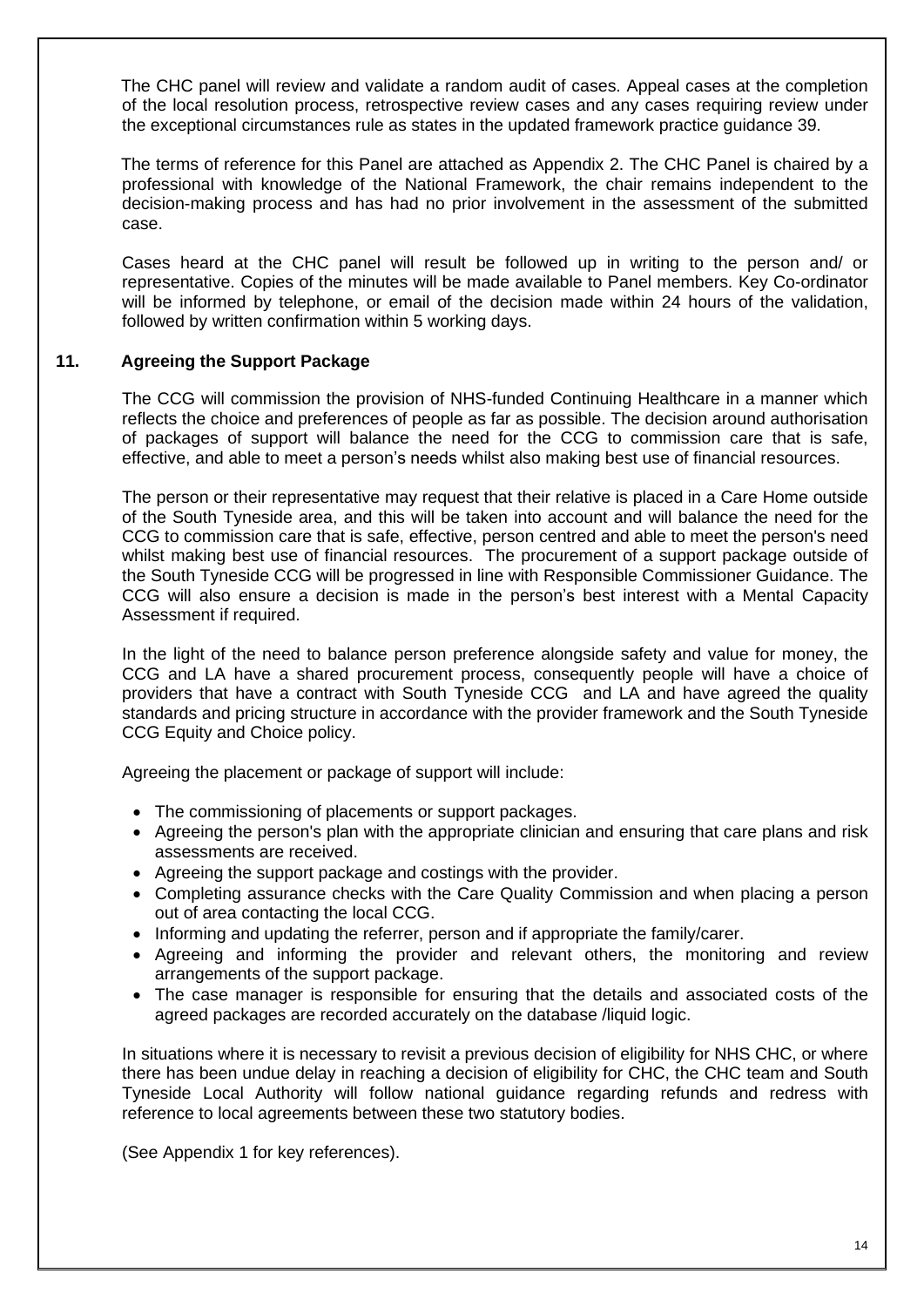The CHC Complex Case team will work with the Local Authority to ensure that people are not disadvantaged during the assessment or commissioning process and their care needs continue to be met.

If the MDT recommendation that there is no evidence of a primary health need, then they should go on to consider whether there are grounds for consideration of a joint package of care and make a recommendation for this to be considered where appropriate. The CHC team and South Tyneside Local Authority will work in partnership to agree their respective responsibilities in a joint package of support (for details please refer to PG 51 of the Practice Guidance section of the updated Framework)

## **12. Deprivation of Liberty Safeguards**

The Mental Capacity Act 2005 contains provisions that apply to a person who lacks capacity and who, in their best interests, needs to be deprived of their liberty in a care home or hospital, in order for them to receive the necessary care or treatment. In such situations the deprivation of liberty can be authorised using the Deprivation of Liberty Safeguards (DoLS) process set out in the Act. These safeguards are in place in order to ensure that a person is not deprived of their liberty unlawfully. The fact that a person who lacks capacity needs to be deprived of his or her liberty in these circumstances does not, in itself, preclude or require consideration of whether that the person is eligible for NHS Continuing Healthcare.

Where a person is in receipt of NHS Continuing Healthcare, and they lack mental capacity to consent to their accommodation, or care and support arrangements, the must ensure that the arrangements they commission are lawful and compliant with the Mental Capacity Act. This means that, where the person is placed in a care home or hospital and they will be subject to restrictions that constitute a deprivation of their liberty, the care provider must request authorisation from the relevant local authority (or in some specific circumstances, the Court of Protection) for this deprivation of liberty. The request for Deprivation of Liberty Safeguards (DoLS) authorisation should be made by the care home or hospital to the local authority before the placement is made.

Where the person who lacks capacity is in receipt of NHS Continuing Healthcare in their own home, including tenancy based accommodation (e.g. supported living), and is subject to restrictions that may constitute a deprivation of liberty, the deprivation of liberty cannot be authorised using the Deprivation of Liberty Safeguards (DoLS) process, instead authorisation must be obtained from the Court of Protection. In these circumstances, because the CCG is the primary funding authority, it is responsible for applying to the Court of Protection for this authorisation and should seek their own legal advice for this reason. The CCG is responsible for its own associated legal costs but is not responsible for the legal costs of the person concerned. However, the CCG should ensure that the person has access to legal advice in their own right.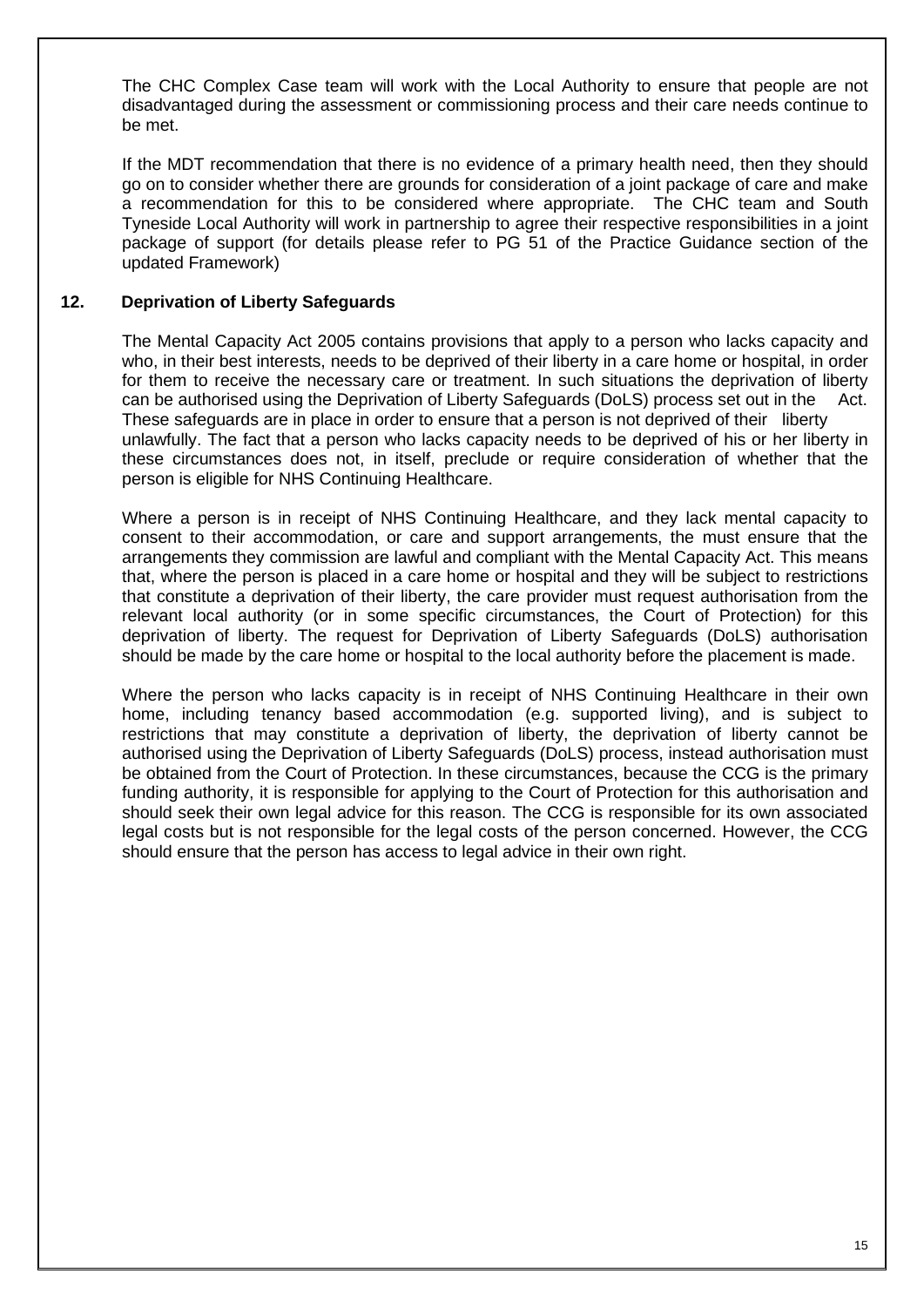## **13. Monitoring and reviewing**

All agreed health packages of care (both CHC and FNC) should initially be reviewed 3 months following the commencement of the placement/package of support and thereafter yearly or earlier if required. The following flow chart provides an overview of the process:



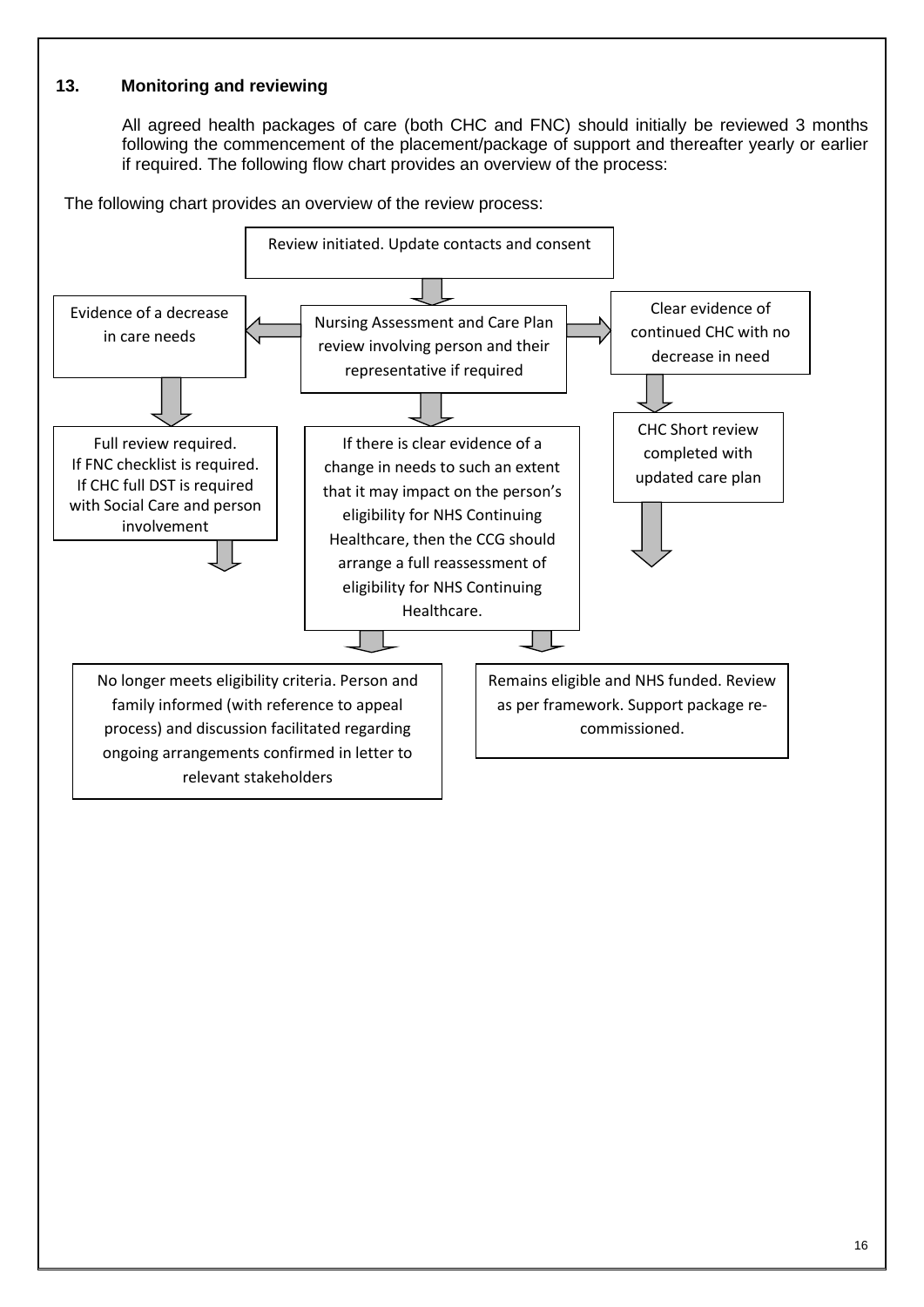## **14. Appeals process in relation to eligibility for NHS Continuing Healthcare**

The CHC team operates an Appeals Process in-line with the National Framework. This process is fully documented within the South Tyneside CCG Local Resolution Policy. Where a person is deemed not to be eligible for NHS CHC the decision will be communicated in writing together with copies of the validation report that provide the rationale for the eligibility decision. The applicant will be advised in writing of their right to appeal the decision, provided they do so within 6 months of the notification. If the person or their representative seeks a review, this will aim to be completed within 3 months of receipt of their request. If the outcome of the local review is that the original decision of not meeting CHC eligibility was correct, the person will have a further 6 months to request an independent review by NHS England. For further information regarding this process, please see the South Tyneside CCG Local Resolution Policy.

CASE MANAGER Case manager to review appeal and supporting documents Close case Appeal within 6 month time frame CHC SUPPORT Allocate appeal to case manager to contact appellant, allocate in diary and provide all supporting documents Appeal IN Yes No Send closure letter Appeal received and logged in liquid logic Are patient notes available? Save in patient's e-file, case note on liquid logic KEY Log as new entry on appeals tracker Yes Create new  $\begin{array}{ccc} \text{Create new} \\ \text{sub e-folder} \end{array} \rightarrow \begin{array}{ccc} \text{patient} \\ \text{noter} \end{array} \rightarrow \begin{array}{ccc} \text{Yes} \\ \text{Yes} \end{array} \rightarrow \begin{array}{ccc} \text{Is legal right evident?} \end{array} \rightarrow \begin{array}{ccc} \text{Yes} \\ \end{array}$ No Is DST requested?  $\rightarrow$  Yes No Send request for proof of legal Send request for proof of legal No Send DST to requester Legal right received Case manager to contact appellant to discuss their appeal, determine if family have anything additional, they feel has been missed, discuss next steps, write up minutes and case note in liquid logic Face to face meeting required Yes No Allocate in diary contact appellant and offer date and time send invite letter with minutes from telephone call send calendar invite with TEAMS link Case manager to attend face to face meeting (virtual via TEAMS) Has case manage resolved the appeal reasons with the appellant? Face to Face minutes passed to support team No | Yes Support team to send minutes from telephone call and closure letter Support team to send minutes (telephone call or face to face) and outline next stage in process, offering next available panel date Support team to prepare and circulate agenda, send TEAMS invite to all attendees Local Resolution Appeals Panel held Support team to attend LR Appeals Panel for minute taking, prepare minutes for approval by Panel Chair and circulate to all attendees upon approval OVERTURN decision – generate outcome letter with LR minutes, case note liquid logic Close case Possible IRP UPHOLD decision – generate outcome letter with LR minutes, case note liquid logic Appeals tracker to be continually updated throughout all stages of appeal PANEL MEMBERS

#### The following chart provides an overview of the Appeals Process:

## **15. Funded Nursing Care**

Where the decision is that the person is not eligible for NHS CHC, there may still be a need for care from a registered nurse. This should be considered, and the decision made as to whether registered nursing care in a care home providing nursing is the best option. In this circumstance the person may be eligible to NHS Funded Nursing Care (FNC). NHS Funded Nursing Care is the funding provided by the NHS to care homes with nursing, to support the provision of nursing care by a registered nurse. Since 2007, The NHS Funded Nursing Care has been based on a single band rate. In all cases people should be considered for eligibility for NHS Continuing Healthcare before a decision is reached about the need for NHS Funded Nursing Care.

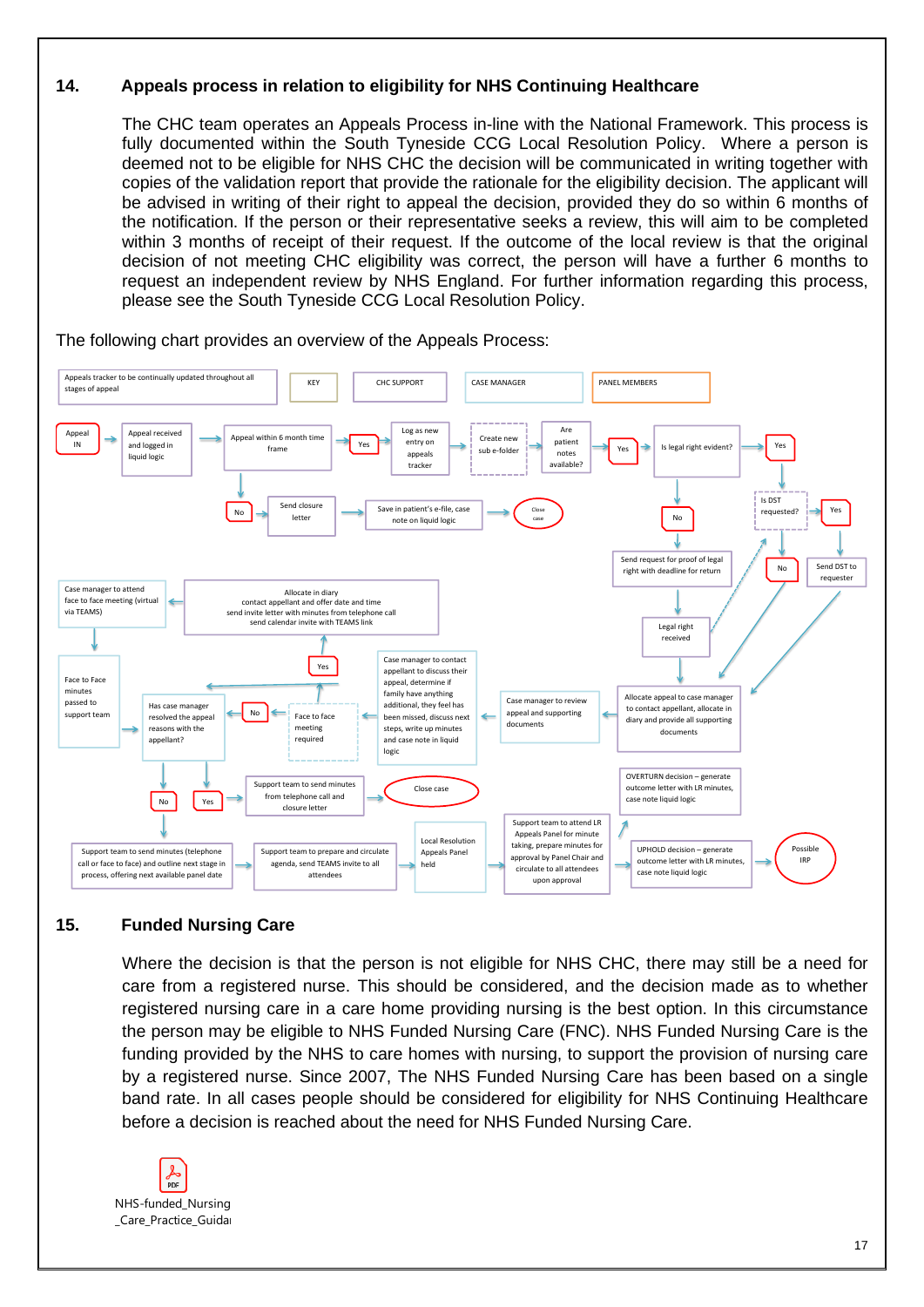

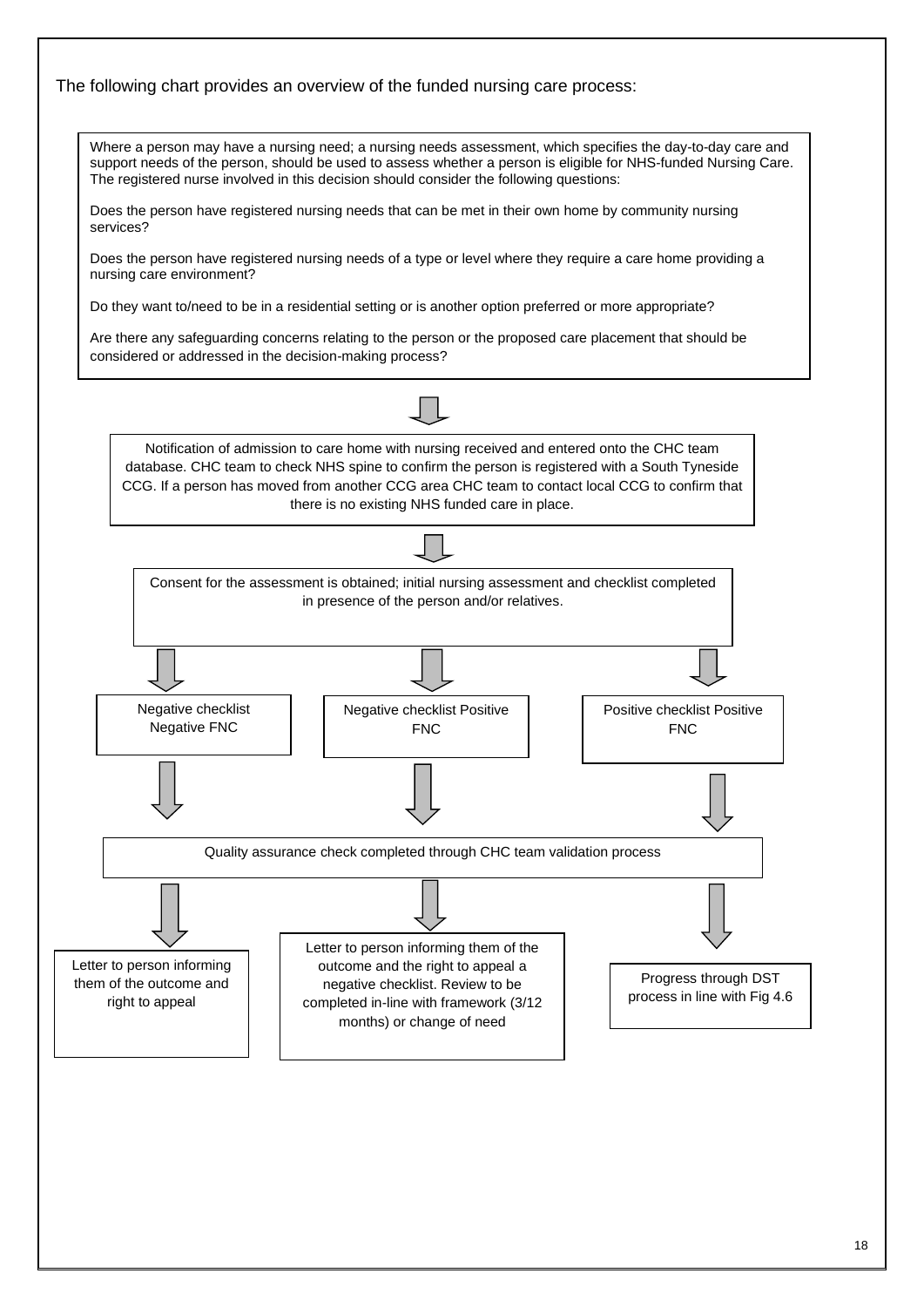### **16. Requests for "Fast-Track" funding**

A person may also have a primary health need because they have 'a rapidly deteriorating condition, which may be entering a terminal phase,' .In such situations, where the person needs a package of support to enable their needs to be met urgently (e.g. to allow them to go home to die in their preferred place of care or appropriate end of life support to be put in place), the Fast Track Pathway Tool should be completed, but this can only be done by 'an appropriate clinician', defined in Standing Rules Regulations as 'a person who is:

- a) responsible for the diagnosis, treatment, or care of the person under the 2006 Act in respect of whom a Fast Track Pathway Tool is being completed: and
- b) a registered nurse or a registered medical practitioner.

Packages of care will be proposed by the 'appropriate clinician', utilising the **'trusted assessor'** model. A trusted assessment involves a trusted assessor – someone acting on behalf of and with the permission of multiple organisations, carrying out an assessment of health and/or social care needs in a variety of health or social care settings.

When the CHC team receives a Fast Track, tool completed by an appropriate clinician, the CCG is obliged to deem the person eligible for NHS CHC without delay and without the need for a Checklist or Decision Support Tool to be completed. The Joint Commissioning Transactional Team will then commission and procure the necessary care/ support as quickly as possible. It is vital, therefore, that the tool is used correctly and only in those situations for which it was intended. For this reason, work is underway with key clinicians across South Tyneside to ensure that the Fast Track Tool is understood and used appropriately.

There are no specified time limits for life expectancy regarding the use of the tool – 'rapidly deteriorating' should not be interpreted narrowly as only meaning an anticipated specific or short time frame of life remaining. The appropriate clinician is not required to provide evidence alongside the completed Fast Track Tool in order for it to be actioned, but it should be supported by a prognosis and/or diagnosis if known. However, when care is not already in place, it is essential that sufficient clinical information is supplied to enable the appropriate placement/package of support to be identified.

The appropriate clinician must take into account the practicalities involved in procuring the support package for the person in Fast Track situations and not raise unrealistic expectations with the person and family carers. This is particularly so where the needs are complex, the home situation is unclear, or the request is being made at a weekend or bank holiday. Whilst funding can be agreed quickly on receipt of the completed Fast Track it may not be possible to secure appropriate care immediately. It is essential to liaise directly with the CHC Team to discuss procurement options in such situations. Please see section 6 above regarding commissioning safe packages of care.

The Fast Track Tool must not be used instead of a full assessment because of service pressures e.g. the need to discharge a person from hospital, shortage of staff etc.

Where a person's care is funded under the Fast Track Pathway the CHC team or the provider involved with their care will review the person's needs within 12 weeks or when a person's care needs stabilise and are no longer considered to be rapidly deteriorating. The CHC Fast Track funding cannot be removed or converted to CHC without a full Decision Support Tool being completed by a Multi-disciplinary Team.

#### **17. Case Management**

Each person who is deemed as eligible to CHC will have an identified key worker. Care reviews will be undertaken for people no later than three months following the initial assessment and then annually thereafter. This will ensure that people are receiving the care they need. The care review will also review the continuing eligibility of the person for NHS Continuing healthcare. The NHS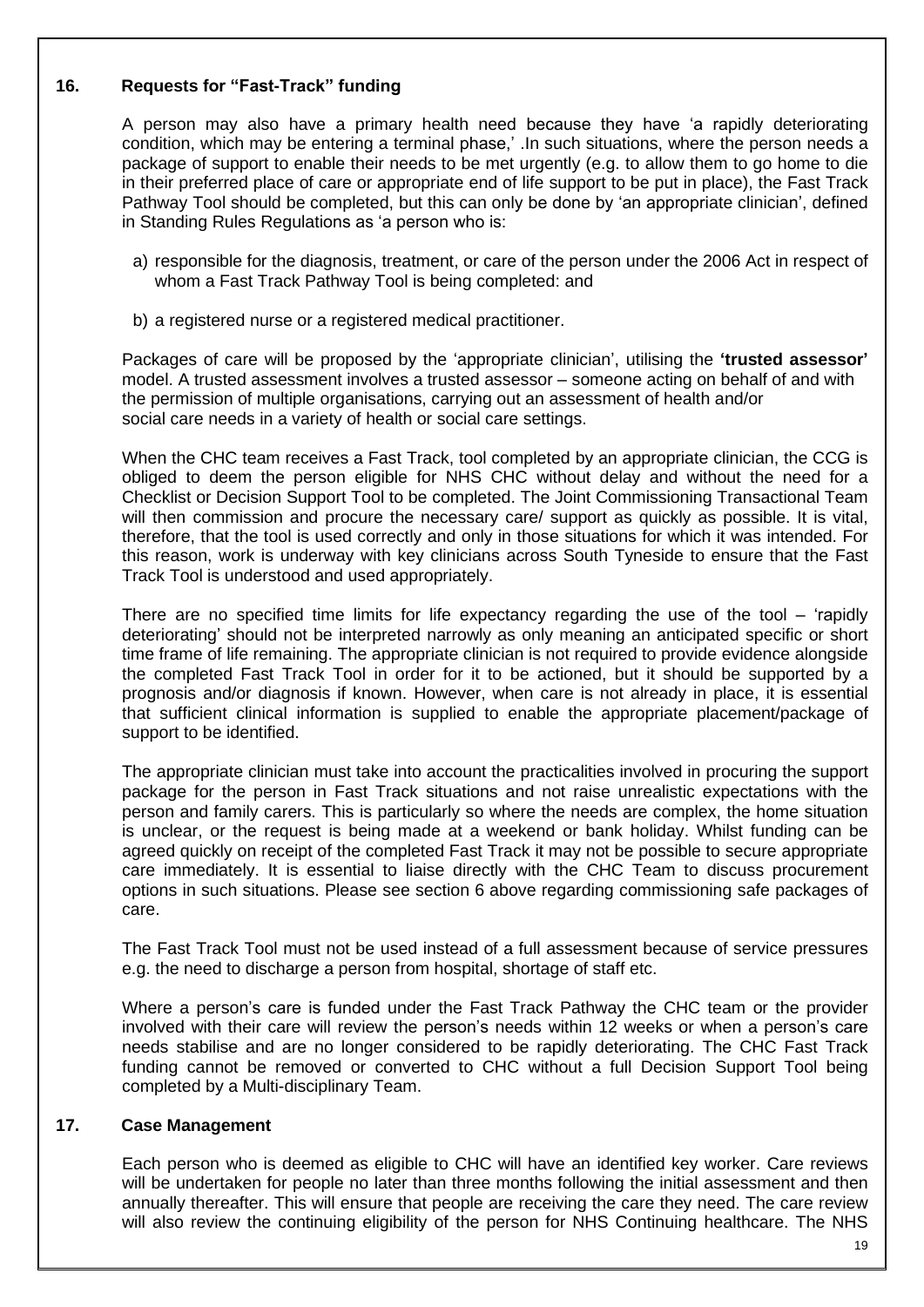has a responsibility to provide or commission care based on the needs of the person being primarily for healthcare and, therefore, this may not be indefinite. In some circumstances a person's needs might change and therefore so might their eligibility for NHS Continuing Healthcare. It is the CCG's responsibility to ensure that this is made clear to the person and their family. Some cases will require more frequent review in line with clinical judgement and changing needs.

### **18. Jointly Funded Packages of Care**

The National Framework for Continuing Healthcare states that if a person does not qualify for NHS Continuing Healthcare, the NHS may still have a responsibility to effectively contribute to that person's health requirement. This is sometimes known as a "joint package" of care. The most obvious way in which this is provided is by means of the NHS Funded Nursing Care, in a care home setting with Registered Nurses present.

Joint packages of care may also be provided through the provision of NHS services such as district nursing, and physiotherapy, for example. A joint package of support with the local authority will only involve joint funding where there is a particular identified health requirement requiring an identified support package to be commissioned. In these circumstances the NHS will fund the support package for the identified health element.

Where the MDT recommendation is that the person is not eligible for NHS CHC, the MDT may consider any health element that may be present and if there would be a recommendation for joint funding. If the MDT recommend joint funding, then this will be considered as part of the authorisation process.

## **19. Equipment and Safeguarding**

#### **Equipment**

Where a person is in receipt of CHC and requires equipment to meet their care needs, there are several routes by which this may be provided:

The care home setting may provide nonspecialised equipment as part of their regulatory standards under the Care Quality Commission or as part of the contract.

Some people may require bespoke equipment as assessed by an appropriate healthcare professional to meet specific assessed needs identified in their NHS Continuing Healthcare care plan. CCG should make appropriate arrangements to meet these needs. In the event of a short prognosis CGG may not provide bespoke equipment.

People who are entitled to CHC funding have an entitlement on the same basis as other people to equipment. CCG should ensure that the availability to those in receipt of CHC is taken into account in the planning, commissioning, and funding arrangements for the joint equipment services.

#### **Safeguarding**

All providers will ensure that they work to the standards identified in the procedures for adult and children safeguarding.

## **20. Personal Health Budgets and Direct Payments**

A Personal Health Budget (PHB) is an allocation of funding made available to people on the basis of their assessed health needs so that they can choose, arrange, and pay for their own health care services. A Personal Health Budget (as described below) can be notional or actual funds. If the budget holder is unable to manage the budget themselves a **responsible person** or a nominated person may do it for them. The key principle is that people know what their budget is, the treatment options and the financial implications of their choices, irrespective of the way the budget is actually managed. Where people manage services and their own budget this is the equivalent of direct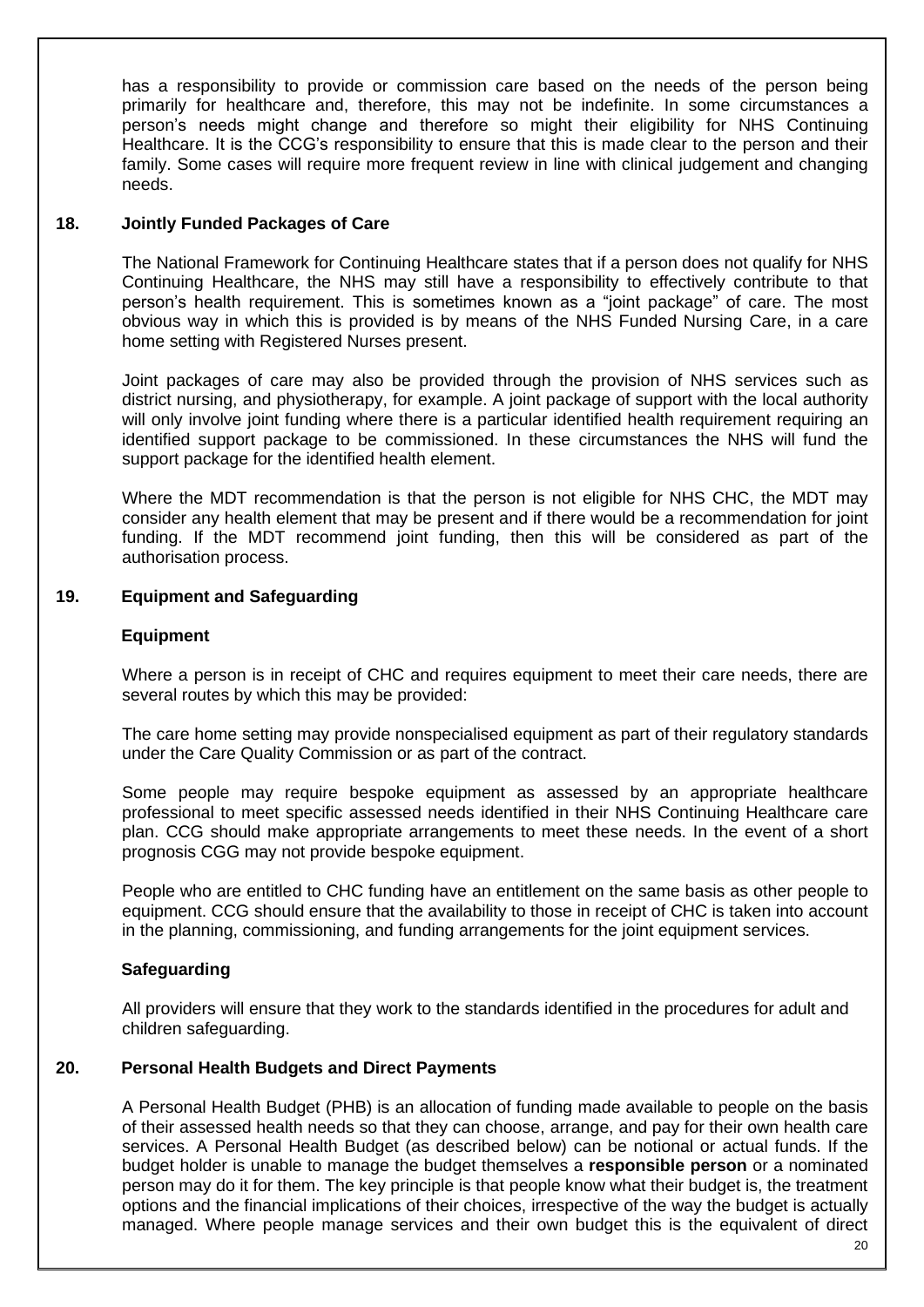payments in social care. There are three broad approaches in which a person can receive a personal health budget:

- **Notional personal budget:** People are aware of the treatment options within a budget constraint and of the financial implications of their choices. The NHS underwrites overall costs and retains all contracting and service coordination functions.
- **Personal budget held by a third party:** People are allocated a real budget, held by an intermediary on their behalf. The intermediary helps the person choose services within the personal budget and based on the agreed healthcare outcomes.
- **Direct payments for healthcare:** People are given cash payments and expected to purchase and manage services themselves, including care coordinators and financial intermediaries. This would be the equivalent of direct payments in social care.

When an assessment is made as part of an application for Continuing Healthcare the person will be offered the opportunity to receive a Personal Health Budget. All people in receipt of CHC funding will receive information informing them of their right to request a Personal Health Budget. If an eligible person chooses to have a Personal Health Budget a completed PHB consent form will be required to commence the process. South Tyneside CCG will then make arrangements for the CHC case managers to visit the person to discuss options available to them to meet their care plan and then link in with the relevant pathways within the LA including the SDS team. In collaboration with the person a personalised support plan will be created to meet their care needs within the indicative budget set by the CCG. Focusing on outcomes contributes positively to care planning and subsequent regular review process. The support planner will also supply written information about the personal health budget scheme, employing staff, managing, and coordinating care.

The indicative budget may be revised to reflect the proposed pattern of services to be purchased. Support and brokerage will be available to assist the person to plan care. The final support and budget plan are submitted to the CCG for review, validation, and risk assessment prior to being agreed by the CCG before payments start. The spending plan will also specify minimum requirements for reviews. Generally financial reviews will be at least quarterly and health outcomes will be reviewed initially after three months and then determined by individual circumstances and progress.

The National Framework emphasises the importance of using models that maximise personalisation and individual control and that reflect the person's preferences, as far as possible. The Framework also emphasises the value of using person-centred commissioning and procurement arrangements, so that unnecessary changes of providers or of the support package do not take place purely because the responsible commissioner has changed.

## **21. Complaints**

If a person or their representative is dissatisfied with the manner in which the overall process has been conducted rather than specifically the outcome regarding eligibility for NHS continuing healthcare, they may make a complaint to South Tyneside CCG through the Complaints process.

## **22. Disputes**

South Tyneside Local Authority are represented on all South Tyneside CCG Continuing Healthcare Panels and are part of the decision-making body. South Tyneside LA and their employees are therefore not able to appeal against a decision made by the South Tyneside CCG Continuing Healthcare Panel on behalf of a person. Appeals may only be made by individual applicants themselves in accordance with the South Tyneside CCG Local Resolution Policy.

However South Tyneside Local Authority may dispute a decision that is made by South Tyneside CCG Continuing Healthcare Panel, in respect of an application for NHS Continuing Healthcare. In these circumstances the Policy for the Resolution of Disputes for NHS Continuing Healthcare should be implemented in line with the national framework for CHC.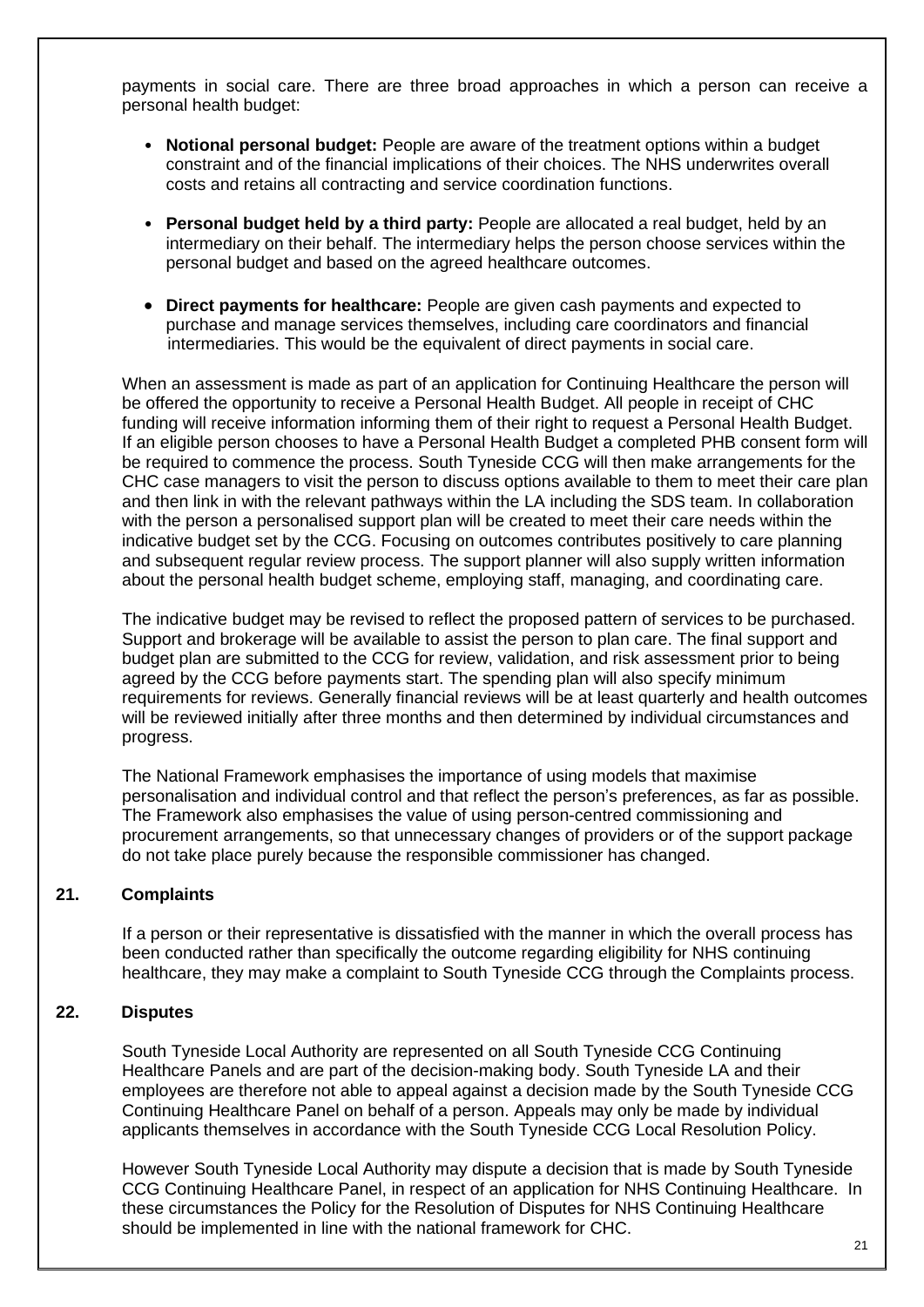South Tyneside CCG and South Tyneside Local Authority subscribe to the principle that there should be no delay in the provision of services due to disagreements or disputes on the assessment recommendation or outcome of the decision on eligibility. Should such situations arise, the National Framework for NHS-funded Continuing Healthcare is explicit in stating that any existing funding arrangements cannot be unilaterally withdrawn without the agreement of the other party. Therefore, anyone in their own home, or care home funded by the local authority or CCG must continue to be funded by that body until the dispute is resolved.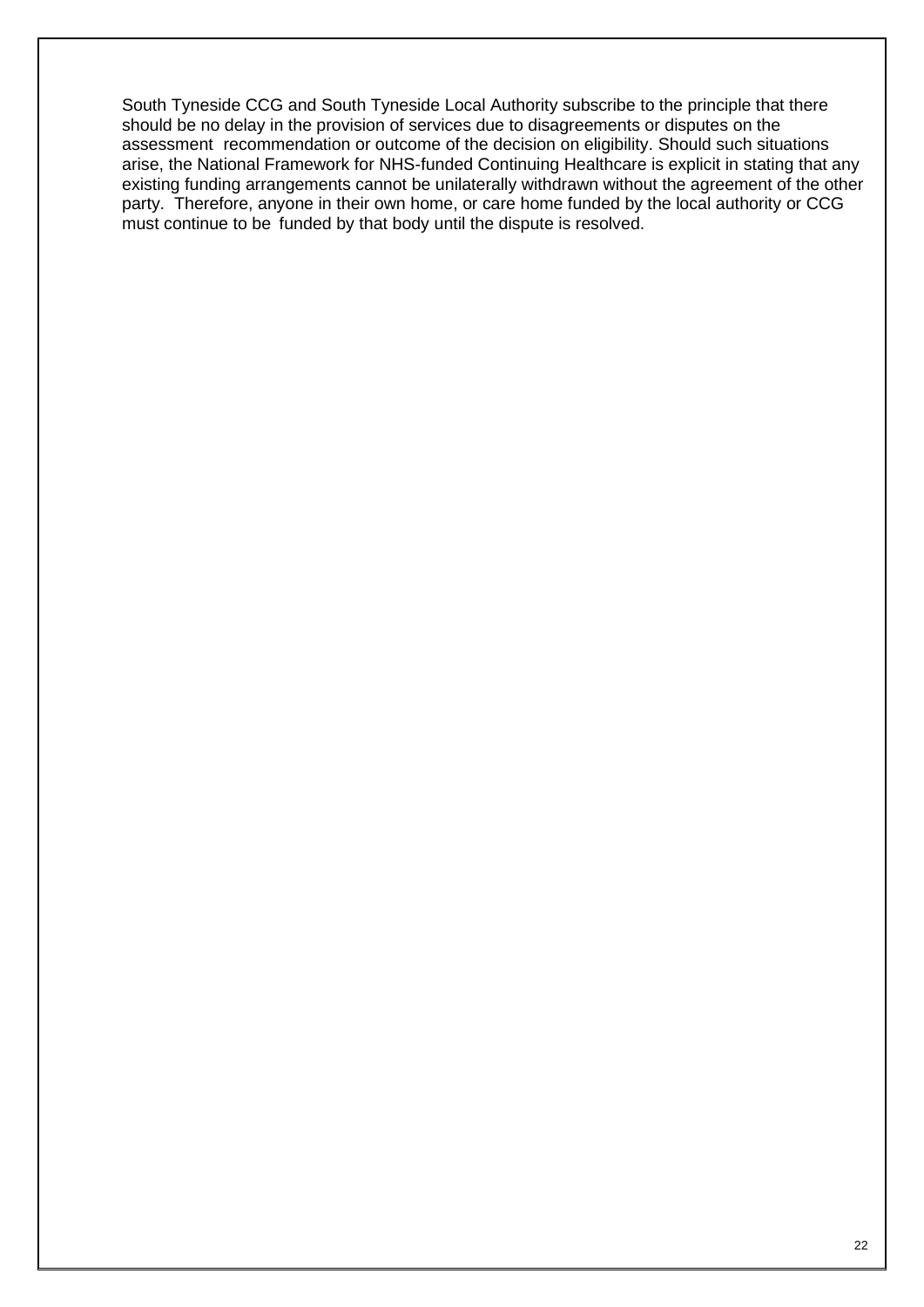### **APPENDIX 1 National and Local Reference List**

## **National Documents:**

• The National Framework for NHS Continuing Healthcare and NHS-funded Nursing Care: October 2018 (Revised)

#### *Incorporating:*

- o *NHS Continuing Healthcare Practice Guidance*
- o *NHS Continuing Healthcare Frequently Asked Questions*
- o *NHS Continuing Healthcare Refunds Guidance* available at <http://www.dh.gov.uk/health/2012/11/continuing-healthcare-revisions/>
- o NHS-funded Nursing Care Practice Guidance Published December 2018 Supporting the National Framework for NHS Continuing Healthcare and NHS-funded Nursing Care
- National Tools available at http: [https://www.gov.uk/government/publications/national](https://www.gov.uk/government/publications/national-framework-for-nhs-continuing-healthcare-and-nhs-funded-nursing-care)[framework-for-nhs-continuing-healthcare-and-nhs-funded-nursing-care](https://www.gov.uk/government/publications/national-framework-for-nhs-continuing-healthcare-and-nhs-funded-nursing-care)
	- o NHS Continuing Healthcare Checklist
	- o Decision Support Tool for NHS Continuing Healthcare
	- o Fast Track Pathway Tool for NHS Continuing Healthcare
	- o Record of Registered Nursing Care Needs Document
- Mental Capacity Act 2005 [http://www.legislation.gov.uk/ukpga/2005/9/pdfs/ukpga\\_20050009\\_en.pdf](http://www.legislation.gov.uk/ukpga/2005/9/pdfs/ukpga_20050009_en.pdf)

<http://webarchive.nationalarchives.gov.uk/> <http://www.dca.gov.uk/legal-policy/mental-capacity/mca-cp.pdf>

- Data Protection Act 2008<http://www.legislation.gov.uk/ukpga/1998/29/contents>
- Guidance Reintroduction of NHS continuing healthcare (NHS CHC): quidance Published 21 August 2020
- Guidance Hospital discharge service: policy and operating model Updated 16 September 2020

## **References**

- [https://www.gov.uk/government/publications/reintroduction-of-nhs-continuing](https://www.gov.uk/government/publications/reintroduction-of-nhs-continuing-healthcare/reintroduction-of-nhs-continuing-healthcare-nhs-chc-guidance)[healthcare/reintroduction-of-nhs-continuing-healthcare-nhs-chc-guidance](https://www.gov.uk/government/publications/reintroduction-of-nhs-continuing-healthcare/reintroduction-of-nhs-continuing-healthcare-nhs-chc-guidance)
- [https://www.gov.uk/government/publications/reintroduction-of-nhs-continuing](https://www.gov.uk/government/publications/reintroduction-of-nhs-continuing-healthcare/reintroduction-of-nhs-continuing-healthcare-nhs-chc-guidance)[healthcare/reintroduction-of-nhs-continuing-healthcare-nhs-chc-guidance](https://www.gov.uk/government/publications/reintroduction-of-nhs-continuing-healthcare/reintroduction-of-nhs-continuing-healthcare-nhs-chc-guidance)
- [https://www.england.nhs.uk/publication/who-pays-determining-responsibility-for-nhs](https://www.england.nhs.uk/publication/who-pays-determining-responsibility-for-nhs-payments-to-providers/)[payments-to-providers/](https://www.england.nhs.uk/publication/who-pays-determining-responsibility-for-nhs-payments-to-providers/)
- [https://www.cqc.org.uk/sites/default/files/20180625\\_900805\\_Guidance\\_on\\_Trusted\\_Assessor](https://www.cqc.org.uk/sites/default/files/20180625_900805_Guidance_on_Trusted_Assessors_agreements_v2.pdf) [s\\_agreements\\_v2.pdf](https://www.cqc.org.uk/sites/default/files/20180625_900805_Guidance_on_Trusted_Assessors_agreements_v2.pdf)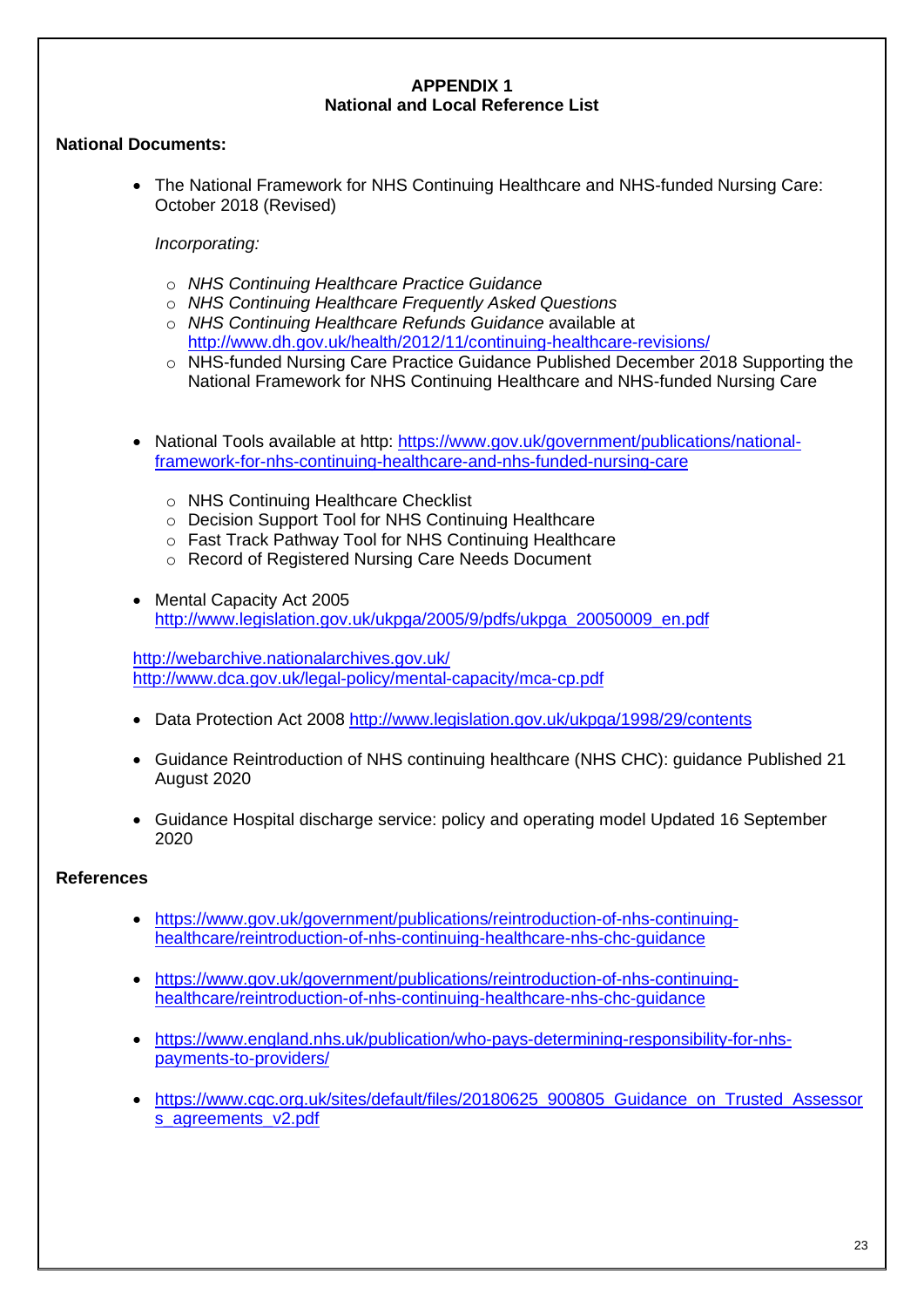## **APPENDIX 2**

## **NHS CONTINUING HEALTHCARE PANEL**

## **TERMS OF REFERENCE**

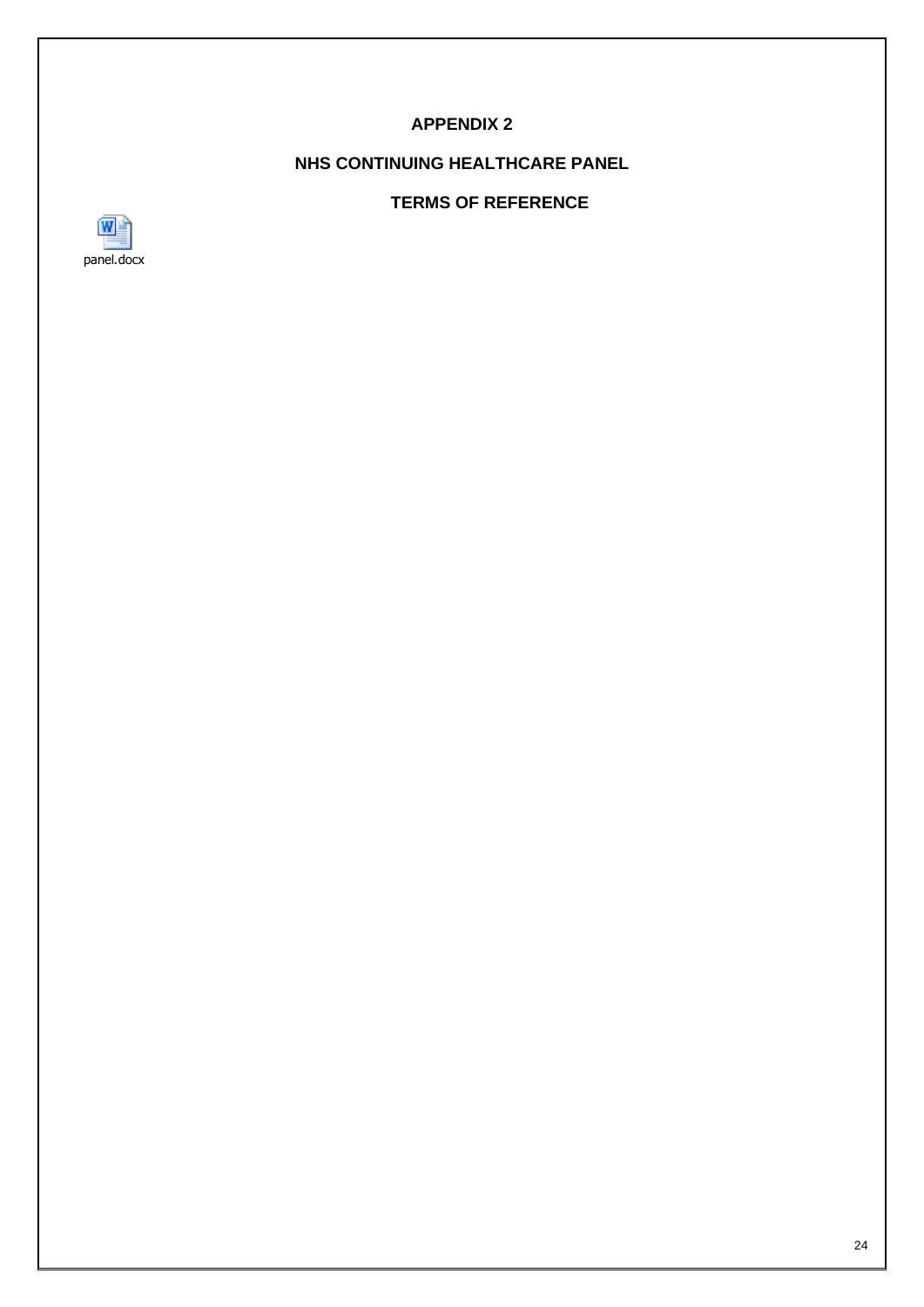## **APPENDIX 3**

## **NHS South Tyneside CCG -NHS Continuing Healthcare Procedure for completion of DST**

- The function of the DST is to summarise key information from the Multidisciplinary Team (MDT) assessment across the 12 domains and to consider the impact of the nature, intensity, complexity, or unpredictability of health needs. The DST remains an aid to decision-making and is not a substitute for professional judgement.
- The MDT in the context of NHS continuing healthcare is described as:
	- o Two professionals who are from different healthcare professions, or
	- $\circ$  One professional who is from a healthcare profession and one person who is responsible for assessing people for community care services under section 47 of the National Health Service and Community Care Act 2015.
- NHS South Tyneside Clinical Commissioning Group requires all DSTs to have Adult Social Care input and for the completed DST's to evidence this. The MDT recommendation should be signed by the social care practitioner involved in the assessment and if it is not possible an explanation is to be provided.
- A Coordinator will be appointed to oversee the DST assessment; the Coordinator can also be an MDT member in line with the National Framework. A key duty of the Coordinator is to ensure the MDT makes a clear recommendation. There must be an appropriate separation between the co-ordinator role and those responsible for making a final decision on eligibility for CHC.
- The DST to be used by everyone is the national DST tool; this is a Department of Health requirement. The new version was introduced in October 2018 and is currently in-use

The validation process will reject recommendation of a DST if any of the following apply, it is essential that these potential circumstances are noted by the MDT:

- $\circ$  Where the DST is not completed fully (including where there is no recommendation).
- $\circ$  Where there are significant gaps in evidence to support the recommendation.
- o Where there is an obvious mismatch between evidence provided and the recommendation.
- o Where the recommendation would result in either authority acting unlawfully.
- It is recommended that the MDT initially consider each domain in turn and recommend levels of need on the DST in accordance with the available evidence and professional assessments. The MDT should then consider the impact of nature, intensity, complexity, or unpredictability within the Primary Health Need test fully documenting their statement for each of these 4 elements.
- The DST must reference all of the evidence used to decide on the weighting of each 'domain', clearly recorded within each section. This information must correlate with the Primary Health Need test and the MDT recommendation.
- The DST must contain a recommendation regarding eligibility and this section must be completed and signed by the MDT. If there is no signed recommendation and rationale it will be automatically rejected by the validation process and returned to the MDT for further work.
- The Continuing Care Team is available to provide support and guidance with CHC assessments and DST completion.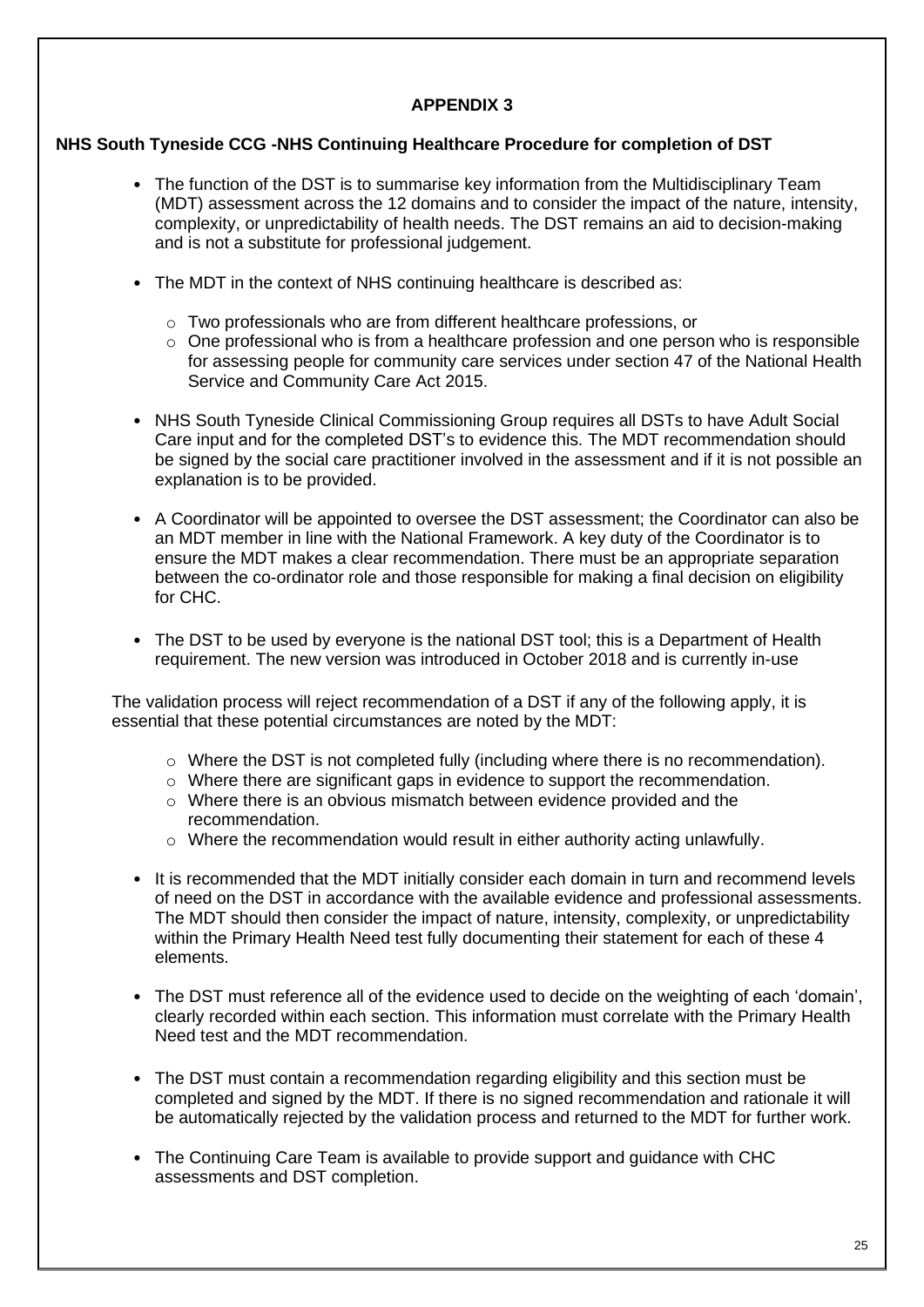Completion of the DST requires consideration of the four characteristics of a primary health need: Nature; Intensity; Complexity and Unpredictability. Guidance on the application of these characteristics is outlined below:

| <b>Nature</b>                                                                                                                                                                                                                                                                                                                                                                                                                                                                                                                                                                                                                                                                                                                           | <b>Intensity</b>                                                                                                                                                                                                                                                                                                                                                                                                                                                                                                                                                                                                                                                                                                                                                                                                                                                                                                                                                |  |  |  |
|-----------------------------------------------------------------------------------------------------------------------------------------------------------------------------------------------------------------------------------------------------------------------------------------------------------------------------------------------------------------------------------------------------------------------------------------------------------------------------------------------------------------------------------------------------------------------------------------------------------------------------------------------------------------------------------------------------------------------------------------|-----------------------------------------------------------------------------------------------------------------------------------------------------------------------------------------------------------------------------------------------------------------------------------------------------------------------------------------------------------------------------------------------------------------------------------------------------------------------------------------------------------------------------------------------------------------------------------------------------------------------------------------------------------------------------------------------------------------------------------------------------------------------------------------------------------------------------------------------------------------------------------------------------------------------------------------------------------------|--|--|--|
| This is about the characteristics of the person's<br>needs and the interventions required meeting those<br>needs.                                                                                                                                                                                                                                                                                                                                                                                                                                                                                                                                                                                                                       | This is about quantity, severity, and continuity of<br>needs.                                                                                                                                                                                                                                                                                                                                                                                                                                                                                                                                                                                                                                                                                                                                                                                                                                                                                                   |  |  |  |
| Questions that may help consider this includes:<br>How would you describe the needs (rather<br>than the medical condition leading to them)?<br>What adjectives would you use?<br>What is the impact of the need on overall<br>$\bullet$<br>health and wellbeing?<br>What type of interventions is required to<br>$\bullet$<br>meet the need?<br>Is there particular knowledge/skill required to<br>$\bullet$<br>anticipate and address the need? Could<br>anyone do it without specific training?<br>Is the person's condition<br>$\bullet$<br>deteriorating/improving?<br>What would happen if these needs were not<br>$\bullet$<br>met in a timely way?                                                                               | Questions that may help consider this includes:<br>How severe is this need?<br>$\bullet$<br>How often is intervention required?<br>For how long is each intervention required?<br>$\bullet$<br>How many carers/ care workers are required<br>$\bullet$<br>at any one time to meet the needs?<br>Does the care relate to needs over several<br>domains?                                                                                                                                                                                                                                                                                                                                                                                                                                                                                                                                                                                                          |  |  |  |
| <b>Complexity</b>                                                                                                                                                                                                                                                                                                                                                                                                                                                                                                                                                                                                                                                                                                                       | Unpredictability                                                                                                                                                                                                                                                                                                                                                                                                                                                                                                                                                                                                                                                                                                                                                                                                                                                                                                                                                |  |  |  |
| This is about the level of skill/knowledge required to<br>address a person need or the range of needs and<br>the interface between two or more needs.<br>Questions that may help consider this includes:<br>How difficult is it to manage the need(s)?<br>$\bullet$<br>How problematic is it to alleviate the needs<br>$\bullet$<br>and symptoms?<br>Are the needs interrelated?<br>Do they impact on each other to make the<br>needs even more difficult to address?<br>How much knowledge is required to address<br>the need(s)?<br>How much skill is required to address the<br>$\bullet$<br>need(s)?<br>How does the person's response to their<br>$\bullet$<br>condition make it more difficult to provide<br>appropriate support? | This is about the degree to which needs fluctuate<br>and thereby create challenges in managing them. It<br>should be noted that the identification of<br>unpredictable needs does not, of itself, make the<br>needs "predictable" (i.e. "predictably unpredictable")<br>and they should therefore be considered as part of<br>this key indicator.<br>Questions that may help consider this includes:<br>Is the person or those who support her/him<br>$\bullet$<br>able to anticipate when the needs might<br>arise?<br>Does the level of need often change? Does<br>the level of support often have to change at<br>short notice?<br>Is the condition unstable?<br>$\bullet$<br>What happens if the need isn't addressed<br>when it arises? How significant are the<br>consequences?<br>To what extent is professional<br>$\bullet$<br>knowledge/skill required to respond<br>spontaneously and appropriately?<br>What level of monitoring/review is required? |  |  |  |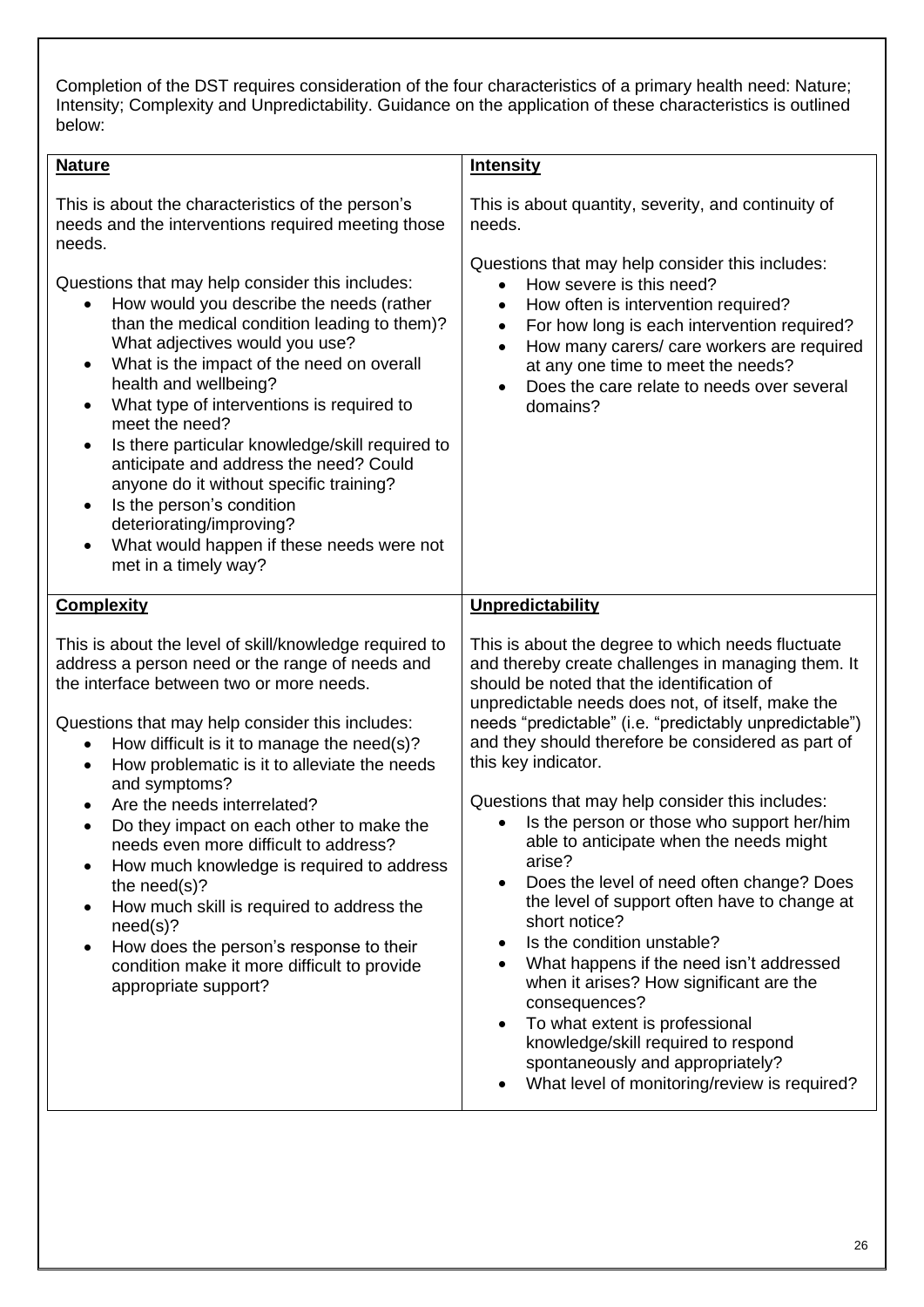## **APPENDIX 4**

| Support package          | A combination of care and support and other services designed to         |  |  |  |
|--------------------------|--------------------------------------------------------------------------|--|--|--|
|                          | meet a persons assessed needs                                            |  |  |  |
| <b>Care Plan</b>         | A document recording the reason why care and support and other           |  |  |  |
|                          | services are being provided, what they are, and the intended             |  |  |  |
|                          | outcomes.                                                                |  |  |  |
| <b>CCGs</b>              | <b>Clinical Commissioning Groups</b>                                     |  |  |  |
| <b>CHC</b>               | <b>NHS Continuing Health Care</b>                                        |  |  |  |
| <b>Commissioning</b>     | Commissioning is the process of specifying and procuring services        |  |  |  |
|                          | for people and the local population, and involves translating their      |  |  |  |
|                          | aspirations and needs into services that: deliver the best possible      |  |  |  |
|                          | health and well-being outcomes, including promoting equality;            |  |  |  |
|                          | provide the best possible health and social care provision; and          |  |  |  |
|                          | achieve this with the best use of available resources and best value     |  |  |  |
|                          | for the local population                                                 |  |  |  |
| DH                       | Department of Health                                                     |  |  |  |
| <b>DST</b>               | <b>National Framework Decision Support Tool</b>                          |  |  |  |
| <b>STLA</b>              | South Tyneside Local Authority                                           |  |  |  |
| <b>FNC</b>               | <b>Funded Nursing Care</b>                                               |  |  |  |
| <b>Multidisciplinary</b> | Multidisciplinary refers to when professional from different disciplines |  |  |  |
|                          | (such as social work, nursing, and occupational therapy etc.) work       |  |  |  |
|                          | together to assess and/or address the holistic needs of a person, in     |  |  |  |
|                          | order to improve delivery of care                                        |  |  |  |
| <b>MDT</b>               | Multidisciplinary Team                                                   |  |  |  |
| <b>PHB</b>               | Personal Health Budget                                                   |  |  |  |
| <b>Key Co-ordinator</b>  | The main person who co-ordinates all care and paperwork for a            |  |  |  |
|                          | person and their representatives                                         |  |  |  |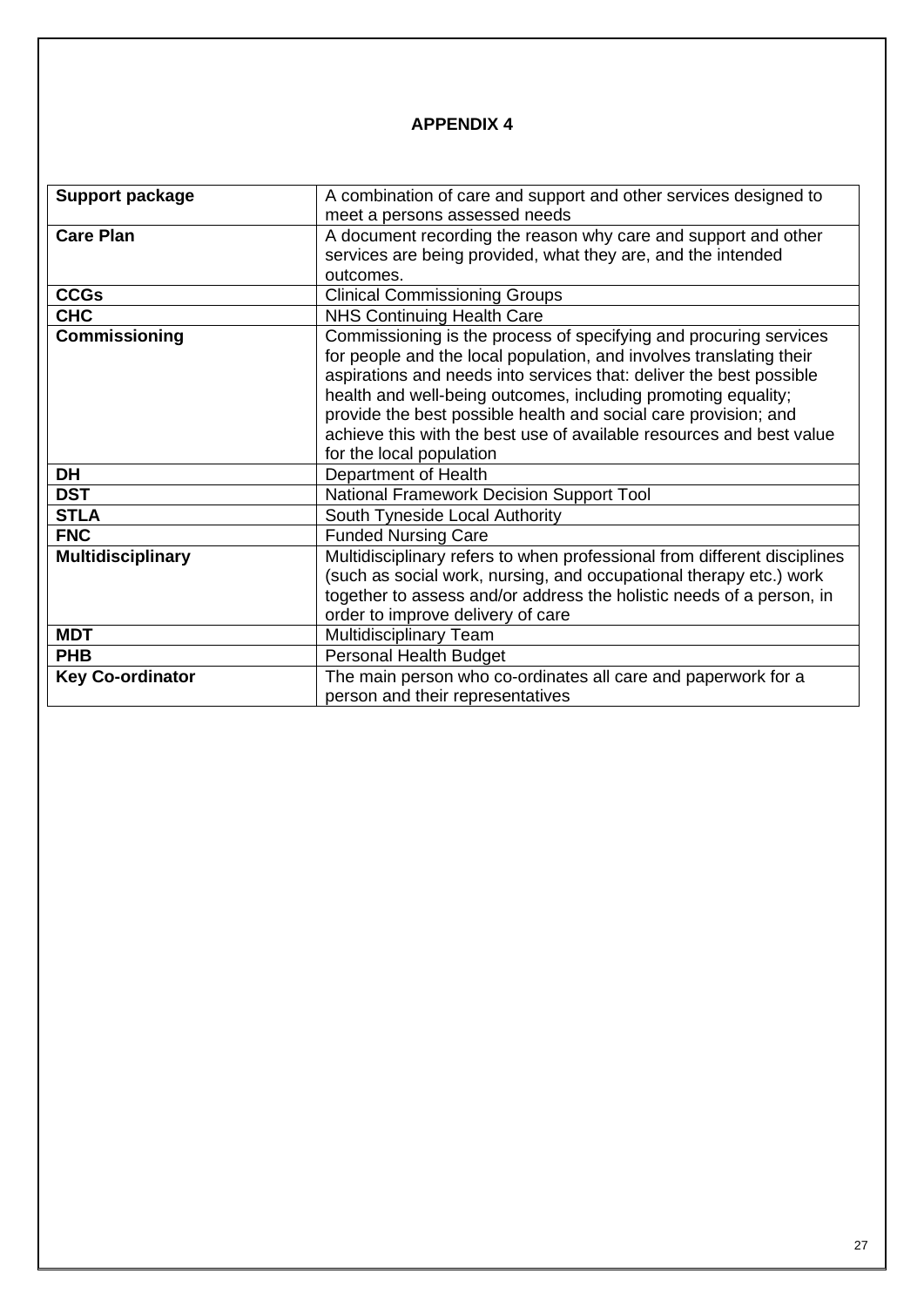# **Appendix 5**

## **Equality Impact Assessment**

**1. Title of policy/ programme/ framework being analysed** 

Continuing Healthcare (CHC) and Funded Nursing Care (FNC) Operational Policy

**2. Please state the aims and objectives of this work and the** *intended equality outcomes***. How this proposal is linked to the organisation's business plan and strategic equality objectives?** 

**Purpose and Values** 

## **EQUALITY STATEMENT**

South Tyneside Clinical Commissioning Group (South Tyneside CCG) aims to design and implement services, policies and measures that meet the diverse needs of our service, population, and workforce, ensuring that none are placed at a disadvantage over others. It takes into account the Human Rights Act 1998 and promotes equal opportunities for all. This document has been assessed to ensure that no-one receives less favourable treatment on grounds of their gender, sexual orientation, marital status, race, religion, age, ethnic origin, nationality, or disability.

Members of staff, volunteers or members of the public may request assistance with this policy if they have particular needs. If the person requesting has language difficulties and difficulty in understanding this policy, the use of an interpreter will be considered.

South Tyneside CCG embraces the four staff pledges in the NHS Constitution. This policy is consistent with these pledges.

Eligibility for NHS CHC is based on a person's assessed needs and is not disease specific, nor determined by either the setting where the care is provided, or who delivers the care. Access to consideration and assessment is non-discriminatory; it is not based on age, condition or type of health need diagnosed.

The aim of NHS CHC is to implement the NHS CHC eligibility criteria in order to provide appropriate care. In order to achieve this, the implementation of the criteria and local application for NHS CHC, in conjunction with the Local Authority, provider Trusts and other agencies, should meet the following principles:

- Needs led
- **Equitable**
- Culturally sensitive
- Person centred
- Robust and transparent
- Easily understood
- Adheres to guidance and best practice

**3. Who is likely to be affected? e.g. staff, people, service users, carers** 

Service users, carers, and providers

*4. What evidence do you have of the potential impact (positive and negative)?*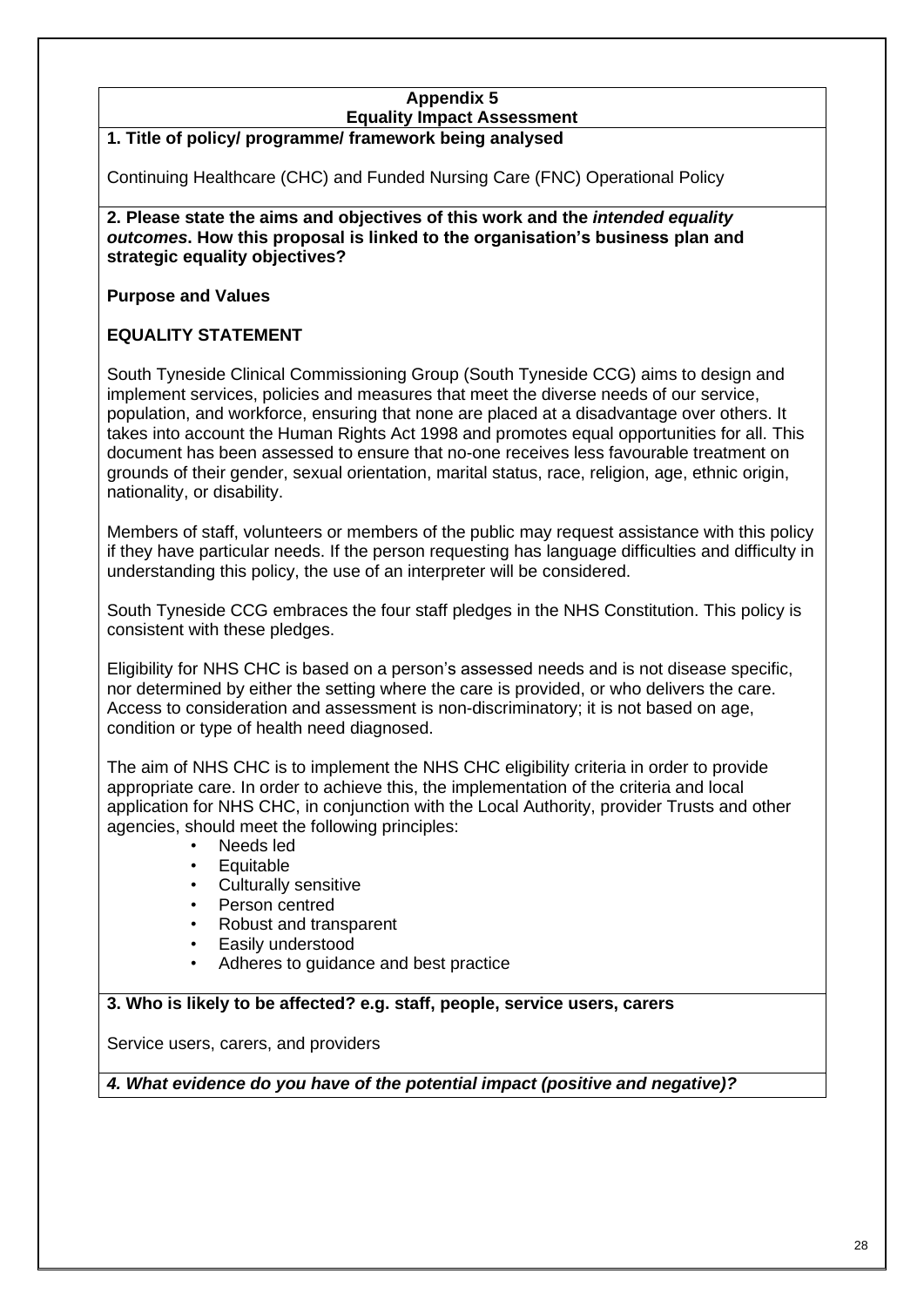**4.1 Disability** (Consider attitudinal, physical, and social barriers) – please see section 2

The Operational Policy for NHS Continuing Health Care (CHC) and Funded Nursing Care (FNC) details the process for referring, assessing, and agreeing eligibility for NHS CHC and for providing that care. This policy ensures that the model and processes are consistent, robust and are timely in their response.

The policy sets out the operating framework for NHS Continuing Health Care to ensure that the teams work in accordance with the National Framework for NHS Continuing Health Care and NHS-funded Nursing Care 2018 (Revised) (referred to as the 'Framework') and Part 6 of The National Health Service Commissioning Board and Clinical Commissioning Groups (Responsibilities and Standing Rules) (Amendment) Regulations 2013 (see Appendix 1 of the policy for reference details), and to develop and maintain the close working arrangements with colleagues , provider NHS Trusts, and Clinical Commissioning Groups (CCGs).

**4.2 Sex** (Impact on men and women, potential link to carers below)

Please see section 2

**4.3 Race** (Consider different ethnic groups, nationalities, Roma Gypsies, Irish Travellers, language barriers, cultural differences).

Please see section 2

**4.4 Age** (Consider across age ranges, on old and younger people. This can include safeguarding, consent, and child welfare).

Please see section 2

**4.5 Gender reassignment** (Consider impact on transgender and transsexual people. This can include issues such as privacy of data and harassment).

Please see section 2

**4.6 Sexual orientation** (This will include lesbian, gay and bi-sexual people as well as heterosexual people).

Please section 2

**4.7 Religion or belief** (Consider impact on people with different religions, beliefs, or no belief)

Please section 2

## **4.8 Marriage and Civil Partnership**

Please see section 2

**4.9 Pregnancy and maternity** (This can include impact on working arrangements, part-time working, infant caring responsibilities).

Please section 2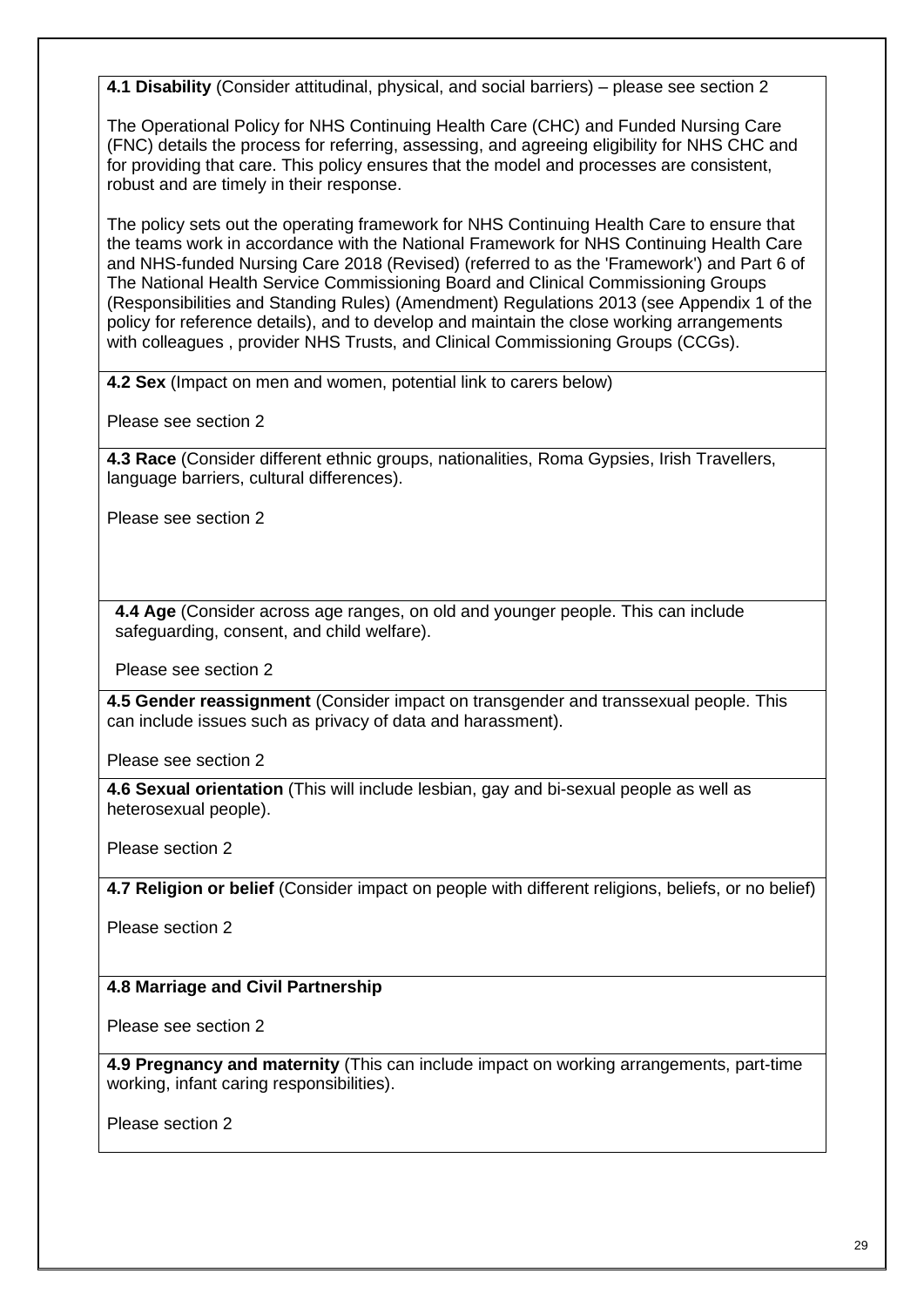**4.10 Carers** (This can include impact on part-time working, shift-patterns, general caring responsibilities, access to health services, 'by association' protection under equality legislation)**.** 

Please section 2

## **4.11 Additional significant evidence (See Guidance Note)**

The Operational Policy has been reviewed in line with the National Framework for NHS Continuing Health Care and NHS-funded Nursing Care 2012 (Revised) (referred to as the 'Framework') and Part 6 of The National Health Service Commissioning Board and Clinical Commissioning Groups (Responsibilities and Standing Rules) Regulations 2012

## **5. Action Planning for Improvement**

N/A

**Sign Off**

Name and signature of a person who carried out this analysis

Date analysis completed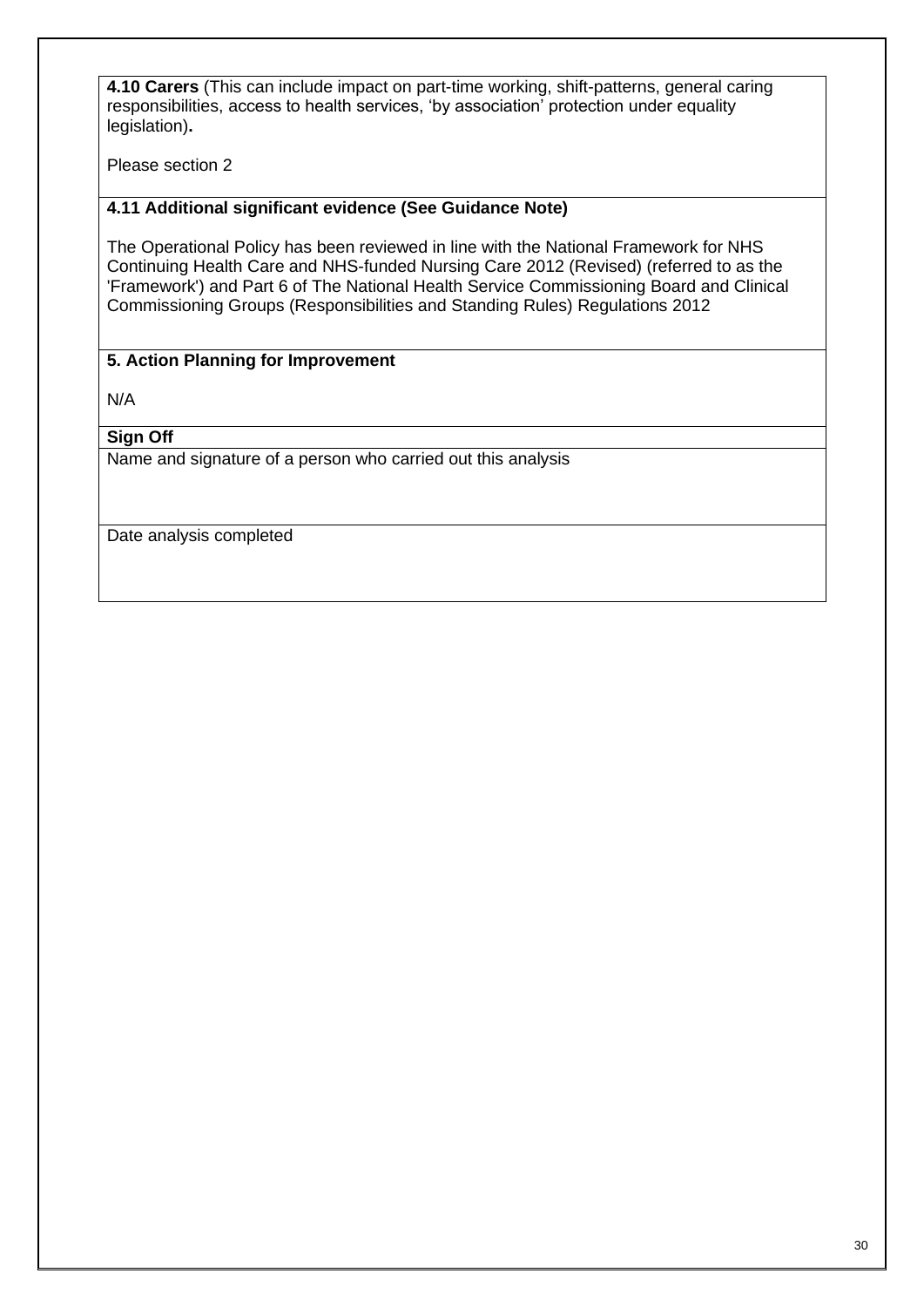## **Appendix 6 – CHC Team Peer Review Tool**

## **Continuing Healthcare Peer Revision Tool**

| QA ID:        |                          |      |
|---------------|--------------------------|------|
|               | <b>Professional Name</b> | Date |
| Submitted By: |                          |      |
| Validated By: |                          |      |

| <b>Domain</b>                                                                | <b>List submitted</b><br>evidence |  |      | Adequately evidenced justification of<br>validation |
|------------------------------------------------------------------------------|-----------------------------------|--|------|-----------------------------------------------------|
| 1. Breathing                                                                 |                                   |  |      |                                                     |
| 2. Nutrition- Food and<br><b>Drink</b>                                       |                                   |  |      |                                                     |
| 3. Continence                                                                |                                   |  |      |                                                     |
| 4. Skin (including<br>tissue viability)                                      |                                   |  |      |                                                     |
| <b>Mobility</b><br>5.                                                        |                                   |  |      |                                                     |
| Communication<br>6.                                                          |                                   |  |      |                                                     |
| 7. Psychological and<br><b>Emotional Needs</b>                               |                                   |  |      |                                                     |
| Cognition<br>8.                                                              |                                   |  |      |                                                     |
| 9. Behaviour                                                                 |                                   |  |      |                                                     |
| 10. Drug Therapy and<br>Medication-<br><b>Symptom Control</b>                |                                   |  |      |                                                     |
| 11. Altered States of<br>Consciousness                                       |                                   |  |      |                                                     |
| 12. Other Significant<br><b>Care Needs</b>                                   |                                   |  |      |                                                     |
| Comments:                                                                    |                                   |  |      |                                                     |
| Statement regarding level of adequate justification for validation decision: |                                   |  |      |                                                     |
| Peer review completed by                                                     |                                   |  | Date |                                                     |